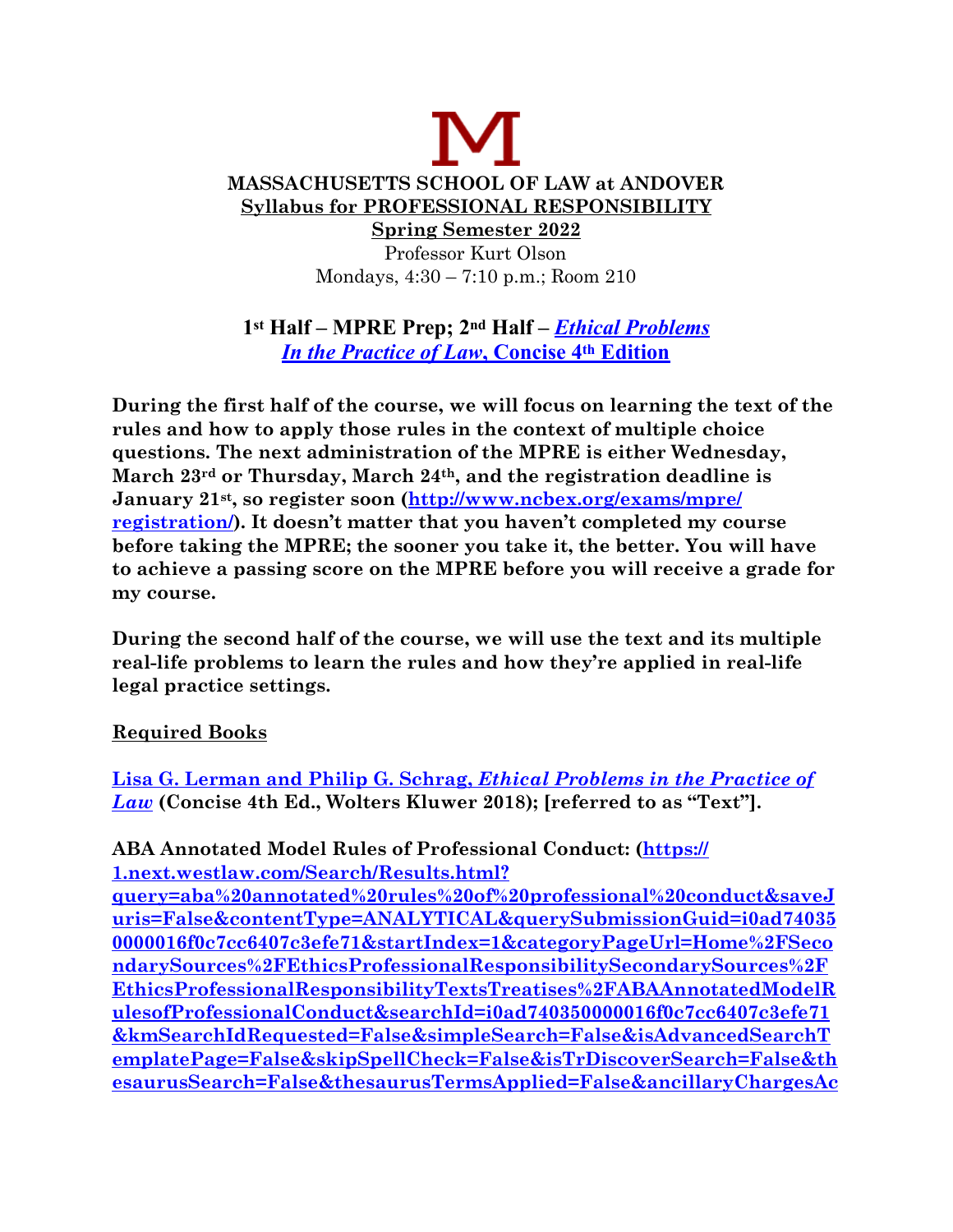**[cepted=False&proviewEligible=False&eventingTypeOfSearch=NAT&trans](https://1.next.westlaw.com/Search/Results.html?query=aba%2520annotated%2520rules%2520of%2520professional%2520conduct&saveJuris=False&contentType=ANALYTICAL&querySubmissionGuid=i0ad740350000016f0c7cc6407c3efe71&startIndex=1&categoryPageUrl=Home%252FSecondarySources%252FEthicsProfessionalResponsibilitySecondarySources%252FEthicsProfessionalResponsibilityTextsTreatises%252FABAAnnotatedModelRulesofProfessionalConduct&searchId=i0ad740350000016f0c7cc6407c3efe71&kmSearchIdRequested=False&simpleSearch=False&isAdvancedSearchTemplatePage=False&skipSpellCheck=False&isTrDiscoverSearch=False&thesaurusSearch=False&thesaurusTermsApplied=False&ancillaryChargesAccepted=False&proviewEligible=False&eventingTypeOfSearch=NAT&transitionType=Search&contextData=%2528sc.Search%2529) [itionType=Search&contextData=%28sc.Search%29\)](https://1.next.westlaw.com/Search/Results.html?query=aba%2520annotated%2520rules%2520of%2520professional%2520conduct&saveJuris=False&contentType=ANALYTICAL&querySubmissionGuid=i0ad740350000016f0c7cc6407c3efe71&startIndex=1&categoryPageUrl=Home%252FSecondarySources%252FEthicsProfessionalResponsibilitySecondarySources%252FEthicsProfessionalResponsibilityTextsTreatises%252FABAAnnotatedModelRulesofProfessionalConduct&searchId=i0ad740350000016f0c7cc6407c3efe71&kmSearchIdRequested=False&simpleSearch=False&isAdvancedSearchTemplatePage=False&skipSpellCheck=False&isTrDiscoverSearch=False&thesaurusSearch=False&thesaurusTermsApplied=False&ancillaryChargesAccepted=False&proviewEligible=False&eventingTypeOfSearch=NAT&transitionType=Search&contextData=%2528sc.Search%2529)**

**& ABA Code of Judicial Conduct ([https://1.next.westlaw.com/Browse/Home/](https://1.next.westlaw.com/Browse/Home/SecondarySources/EthicsProfessionalResponsibilitySecondarySources/EthicsProfessionalResponsibilityTextsTreatises/CodeofJudicialConduct?originationContext=typeAhead&transitionType=CategoryPageItem&contextData=(sc.Default)) [SecondarySources/EthicsProfessionalResponsibilitySecondarySources/](https://1.next.westlaw.com/Browse/Home/SecondarySources/EthicsProfessionalResponsibilitySecondarySources/EthicsProfessionalResponsibilityTextsTreatises/CodeofJudicialConduct?originationContext=typeAhead&transitionType=CategoryPageItem&contextData=(sc.Default)) [EthicsProfessionalResponsibilityTextsTreatises/CodeofJudicialConduct?](https://1.next.westlaw.com/Browse/Home/SecondarySources/EthicsProfessionalResponsibilitySecondarySources/EthicsProfessionalResponsibilityTextsTreatises/CodeofJudicialConduct?originationContext=typeAhead&transitionType=CategoryPageItem&contextData=(sc.Default)) [originationContext=typeAhead&transitionType=CategoryPageItem&conte](https://1.next.westlaw.com/Browse/Home/SecondarySources/EthicsProfessionalResponsibilitySecondarySources/EthicsProfessionalResponsibilityTextsTreatises/CodeofJudicialConduct?originationContext=typeAhead&transitionType=CategoryPageItem&contextData=(sc.Default)) [xtData=\(sc.Default\)](https://1.next.westlaw.com/Browse/Home/SecondarySources/EthicsProfessionalResponsibilitySecondarySources/EthicsProfessionalResponsibilityTextsTreatises/CodeofJudicialConduct?originationContext=typeAhead&transitionType=CategoryPageItem&contextData=(sc.Default)))**

#### **If you choose to purchase an older version of the Annotated Model Rules, the safer route will be** *not* **to buy one older than the 2012 edition.)**

**Reading the assigned Model Rules** When an assignment requires you to read a Model Rule, please read both the Rule, the comments, and all annotations. If the comments to a particular rule are voluminous, don't try to read all of them at once. (Your eyes will glaze over.) Instead, find the comments that are relevant to the topic under discussion. Often there are references in the text to the relevant material, or headings within the comments themselves that identify the subtopic covered.

#### **A note about the problems**

This is a problem-based course. The textbook includes many problems that we will discuss in class. Most of the problems put you in the shoes of a lawyer who has to deal with a situation involving both legal strategy and legal ethics, which are sometimes in conflict. Most of the problems are more complex than on-the-spot classroom hypotheticals; they require analysis before the class in which the problem will be discussed. For each assigned problem, study the facts carefully, decide what you would do if you were in the shoes of the lawyer, and come to class prepared to discuss and defend the action (if any) that you would take. In a problem method course such as this one, you may find it helpful to work in a study Firm outside of class, because members of the Firm are likely to take different approaches to a problem, thereby exposing the possible options and considerations.

The following schedule may be revised during the course of the semester. If I make changes in daily assignments, I will announce them in class and post an announcement on TWEN. If there are any major changes, I will publish an amended syllabus.

# **Schedule of Assignments**

Jan. 24th: Introduction to Course, Model Rules, MPRE & Introductory Material on Developing Multiple Choice Test-Taking Skills; Read Preamble, Scope, & Terminology in ABA Annotated Model Rules of Prof. Conduct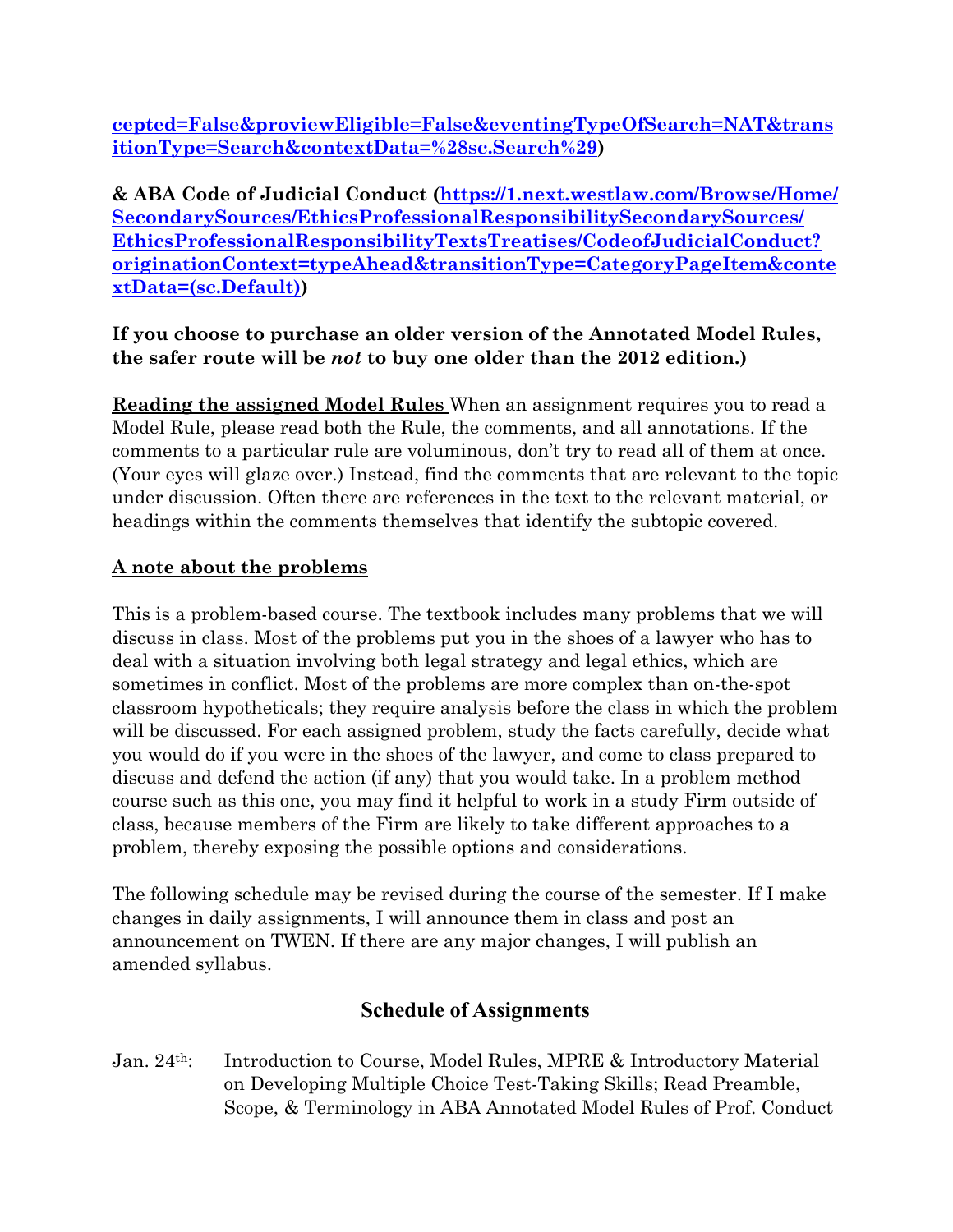|               | <b>Conflicts</b> – ABA Annotated Model Rules of Prof1 Conduct 1.7, 1.8, 1.9,<br>$1.10, 1.11, 1.12, \& 1.13$                                                                                                                            |
|---------------|----------------------------------------------------------------------------------------------------------------------------------------------------------------------------------------------------------------------------------------|
| Jan. 31st:    | More on Conflicts – the most heavily tested topic on the MPRE                                                                                                                                                                          |
|               | The Client-Lawyer Relationship - ABA Annotated Model Rules of<br>Prof'l Conduct 1.2, 1.4, 1.5, & 1.16                                                                                                                                  |
| Feb. $7th$ :  | Litigation and Other Forms of Advocacy – ABA Annotated Model<br>Rules of Prof'l Conduct 3.1-3.7                                                                                                                                        |
|               | Competence, Legal Malpractice, and Other Civil Liability –<br>ABA Annotated Model Rules of Prof'l Conduct 1.1, 1.3, 1.8, & 2.3                                                                                                         |
| Feb. 14th:    | Client Confidentiality & Attorney Client Privilege - ABA<br>Annotated Model Rules of Prof'l Conduct 1.6 & Regulation of the<br>Legal Profession (Part 1) - ABA Annotated Model Rules of Profl<br>Conduct 5.1-5.6                       |
| Feb. $21st$ : | Regulation of the Legal Profession (Part 2) - ABA Annotated<br>Model Rules of Prof'l Conduct 5.7, 8.3, 8.1, 8.4, & 8.5 &<br>Communication About Legal Services - ABA Annotated Model<br>Rules of Prof1 Conduct 7.2, 7.3, 7.4, & 7.6    |
| Feb 28th:     | Different Roles of the Lawyer - ABA Annotated Model Rules of<br>Prof1 Conduct 2.1, 2.4, 3.8, 3.9, & 1.13 & Transactions and<br>Communications with Persons Other than Clients - ABA<br>Annotated Model Rules of Prof'l Conduct 4.1-4.4 |
|               | <b>Safekeeping Property</b> – ABA Annotated Model Rules of Prof'l<br>Conduct 1.15 & ABA Model Code of Judicial Conduct                                                                                                                 |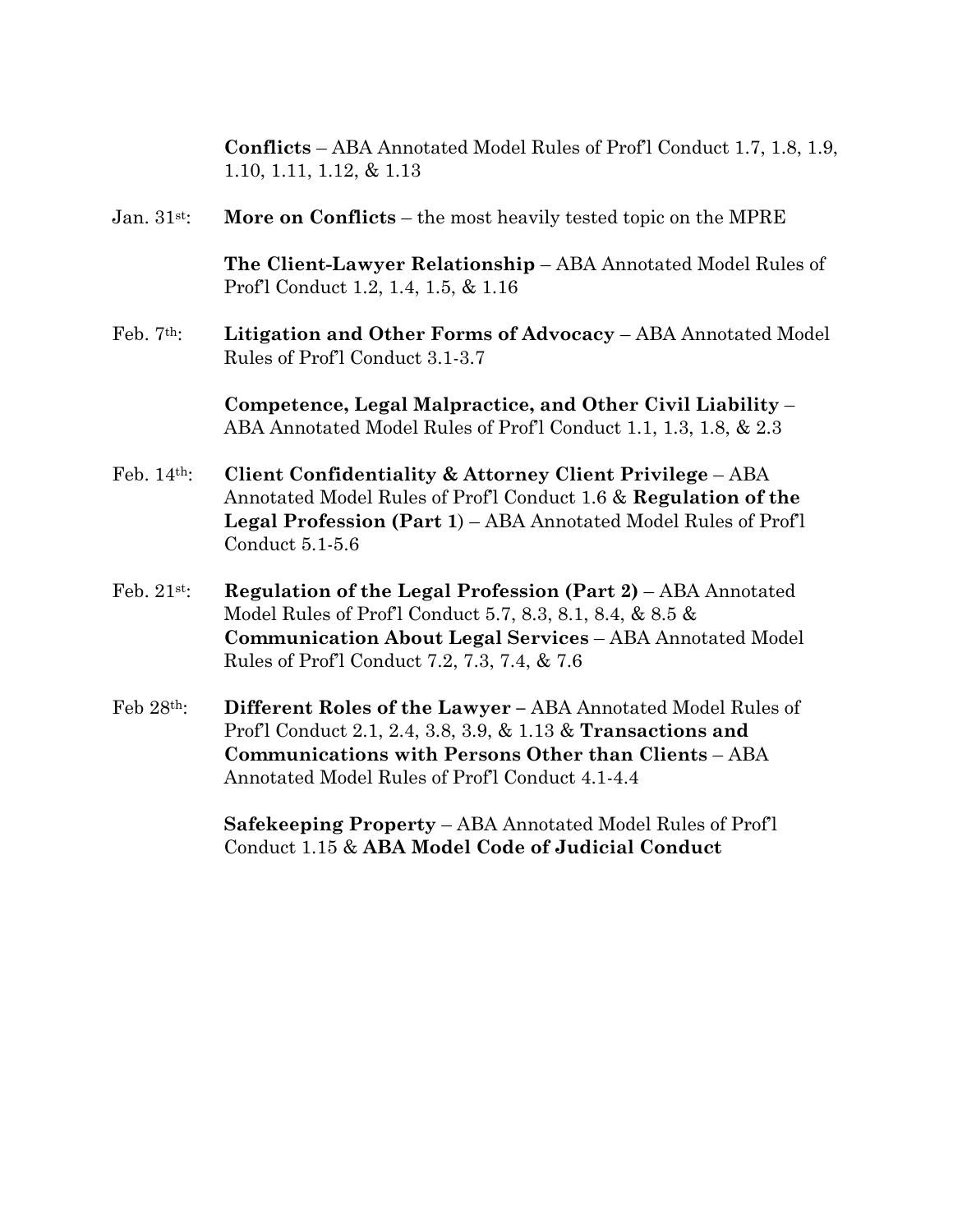| <b>Date</b>                        | Topics problems and cases to be discussed in class                                                                                                                                                                                                                                                                                                                    | Pages of textbook<br>assigned, and<br>relevant rules                                               |  |  |
|------------------------------------|-----------------------------------------------------------------------------------------------------------------------------------------------------------------------------------------------------------------------------------------------------------------------------------------------------------------------------------------------------------------------|----------------------------------------------------------------------------------------------------|--|--|
|                                    | <b>Introduction and Chapter 1: Regulation of Lawyers</b>                                                                                                                                                                                                                                                                                                              |                                                                                                    |  |  |
| <b>March</b><br>7 <sup>th</sup>    | Introduction to the course<br>Institutions that regulate lawyers<br>State ethics codes<br>Admission to practice<br>The character and fitness inquiry<br>$1-1$ Weed<br>1-2 The Doctored Resume                                                                                                                                                                         | Text: pp. xxvii-xxxi<br>and pp. $1-57$<br>Model Rules:<br>Preamble and Scope<br>note, and Rule 8.1 |  |  |
| <b>Chapter 2: Lawyer Liability</b> |                                                                                                                                                                                                                                                                                                                                                                       |                                                                                                    |  |  |
| March<br>7 <sup>th</sup>           | Professional discipline<br>Grounds for discipline<br>2-1 The Dying Mother<br>Reporting misconduct by other lawyers<br>2-2 Exculpatory Evidence<br>Lawyers' responsibility for ethical misconduct by superiors and<br>colleagues<br>2-3 The Little Hearing<br>Legal protections for subordinate lawyers<br>Civil liability of lawyers<br>Criminal liability of lawyers | 59-100<br>Rules 1.0(d), $5.1 - 5.3$ ,<br>8.3                                                       |  |  |

**March 13-20 – No Class – Spring Break**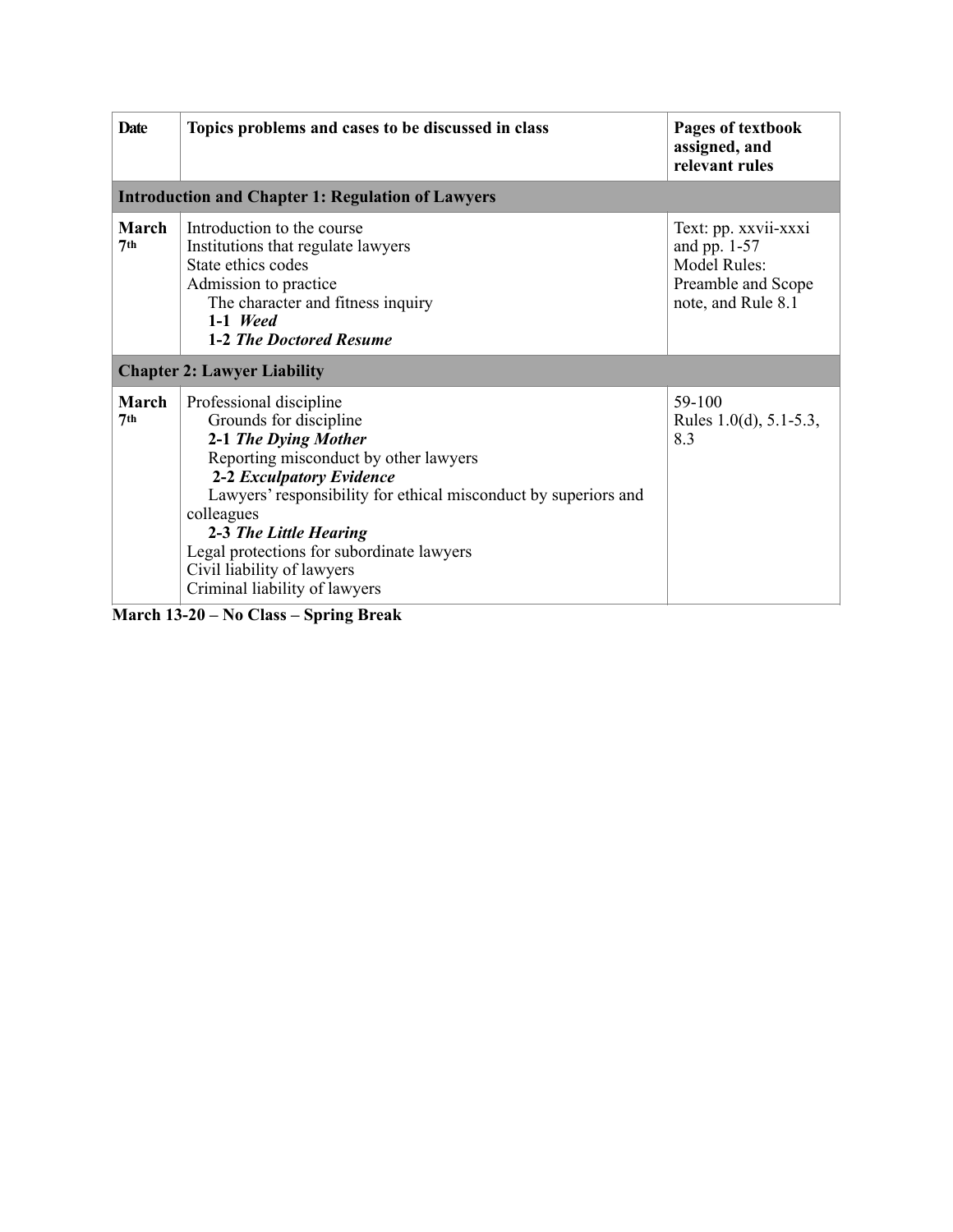| <b>Chapter 3: The Duty to Protect Client Confidences and Chapter 4: Attorney-Client Privilege</b> |                                                                                                                                                                                                                                                                                                                                                                                                                                                                                                                                                                                                                                                                               |                                                         |  |
|---------------------------------------------------------------------------------------------------|-------------------------------------------------------------------------------------------------------------------------------------------------------------------------------------------------------------------------------------------------------------------------------------------------------------------------------------------------------------------------------------------------------------------------------------------------------------------------------------------------------------------------------------------------------------------------------------------------------------------------------------------------------------------------------|---------------------------------------------------------|--|
| <b>March</b><br>21 <sup>st</sup>                                                                  | The basic principle of confidentiality<br>3-1 Your Dinner with Anna<br>Exceptions to the duty to protect confidences<br>Revelation of past criminal conduct<br>3-2, 3-3 and 3-4 The Missing Persons<br>People v. Belge<br>Risk of future injury or death                                                                                                                                                                                                                                                                                                                                                                                                                      | 101-134<br>Rule $1.6$<br>Model Code DR 4-101            |  |
| March<br>21st                                                                                     | Confidentiality, continued<br>Client frauds and crimes that cause financial harm<br>3-6 Reese's Leases<br>Other exceptions to the duty to protect confidences<br>Use or disclosure of confidential information for personal gain or<br>to benefit another client<br>The attorney-client privilege<br>4-1 A Secret Confession<br>The work product doctrine                                                                                                                                                                                                                                                                                                                     | 134-176<br>Rules 1.2(d), 1.6, 1.16,<br>3.3, 4.1, 8.4(c) |  |
| <b>Chapter 5: Relationships Between Lawyers and Clients</b>                                       |                                                                                                                                                                                                                                                                                                                                                                                                                                                                                                                                                                                                                                                                               |                                                         |  |
| <b>March</b><br>28 <sup>th</sup>                                                                  | Formation of the lawyer-client relationship<br>Togstad v. Vesely, Otto, Miller & Keefe "You have no case."<br>Lawyers' responsibilities as agents<br>Lawyers' duties of competence, diligence, honesty, and<br>communication<br>5-1 The Washing Machine<br>Competence in criminal cases<br>Strickland v. Washington "Capital case, not enough<br>mitigating evidence"<br>5-2 A Desire to Investigate<br>Candor and communication<br>Candor in counseling<br>Who calls the shots?<br>The competent adult client<br>Jones v. Barnes "Who decides what to argue on appeal?"<br>Clients with diminished capacity<br>5-3 Vinyl Windows<br>Terminating a lawyer-client relationship | 177-247<br>Rules 1.1-1.4, 1.14,<br>1.16, 1.18           |  |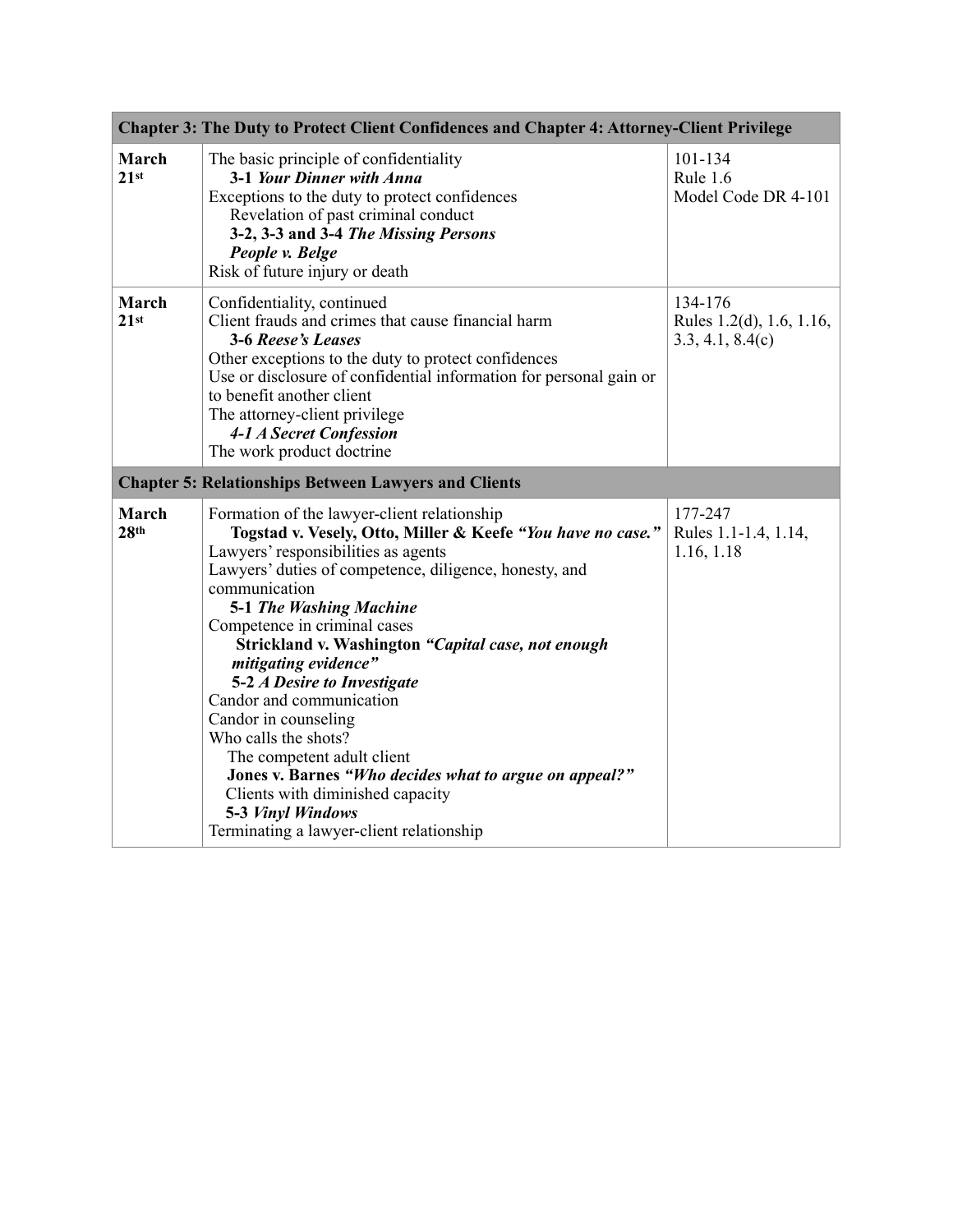| <b>Chapter 6: Concurrent Conflicts of Interest: General Principles</b> |                                                                                                                                                                                                                                                                                                                                                                                                                                                                                                                                           |                                                                                                                             |  |
|------------------------------------------------------------------------|-------------------------------------------------------------------------------------------------------------------------------------------------------------------------------------------------------------------------------------------------------------------------------------------------------------------------------------------------------------------------------------------------------------------------------------------------------------------------------------------------------------------------------------------|-----------------------------------------------------------------------------------------------------------------------------|--|
| March 28th                                                             | An introduction to conflicts of interest<br>General principles in evaluating concurrent conflicts<br>6-1 The Injured Passengers, Scene 1<br>Conflicts between current clients in civil litigation<br>Suing a current client<br>6-2 I Thought You Were My Lawyer!<br>Cross-examining a current client<br>Representation of co-plaintiffs or co-defendants in civil<br>litigation<br>6-3 The Injured Passengers, Scene 2<br>Positional conflicts: Taking inconsistent positions in<br>litigation<br>Conflicts involving prospective clients | 249-284<br>Rules 1.7, 1.10<br><b>Chapter 7:</b><br><b>Concurrent Conflicts</b><br>in Particular Practice<br><b>Settings</b> |  |
| April 4th                                                              | <b>Chapter 7: Concurrent Client Conflicts in Particular</b><br><b>Practice Settings</b><br>Representing both parties to a transaction<br>Representing organizations<br>7-1 My Client's Subsidiary<br>Representing criminal co-defendants<br><b>7-2 Police Brutality, Scene 1</b><br>Representing criminal co-defendants (cont.)<br>7-3 & 7-4 Police Brutality, Scenes 2 & 3<br><b>Representing Family Members</b><br><b>6-5 Representing the McCarthys</b><br>Representing insurance companies and insured persons                        | $285-319$ (to the end of<br>$7-2$ , Scene 1)<br>Rules 1.7, 1.10, 1.13                                                       |  |
|                                                                        | <b>Chapter 8: Conflicts Involving Former Clients</b>                                                                                                                                                                                                                                                                                                                                                                                                                                                                                      |                                                                                                                             |  |
| April 11th                                                             | The nature of conflicts between present and former clients<br>Duties to former clients<br>Distinguishing present and former clients<br>Evaluating successive conflicts<br>8-1 Keeping in Touch<br>Addressing former client conflicts in practice<br>8-2 Toxic Waste<br>Conflicts between the interests of a present client and a<br>client who was represented by a lawyer's former firm<br>Imputation of former client conflicts to affiliated lawyers<br><b>8-3 A Brief Consultation</b>                                                | 321-365<br>Rules 1.0(k), 1.7, 1.9,<br>1.10                                                                                  |  |
|                                                                        |                                                                                                                                                                                                                                                                                                                                                                                                                                                                                                                                           |                                                                                                                             |  |
| April 18th                                                             | <b>No Class – Patriot's Day</b>                                                                                                                                                                                                                                                                                                                                                                                                                                                                                                           |                                                                                                                             |  |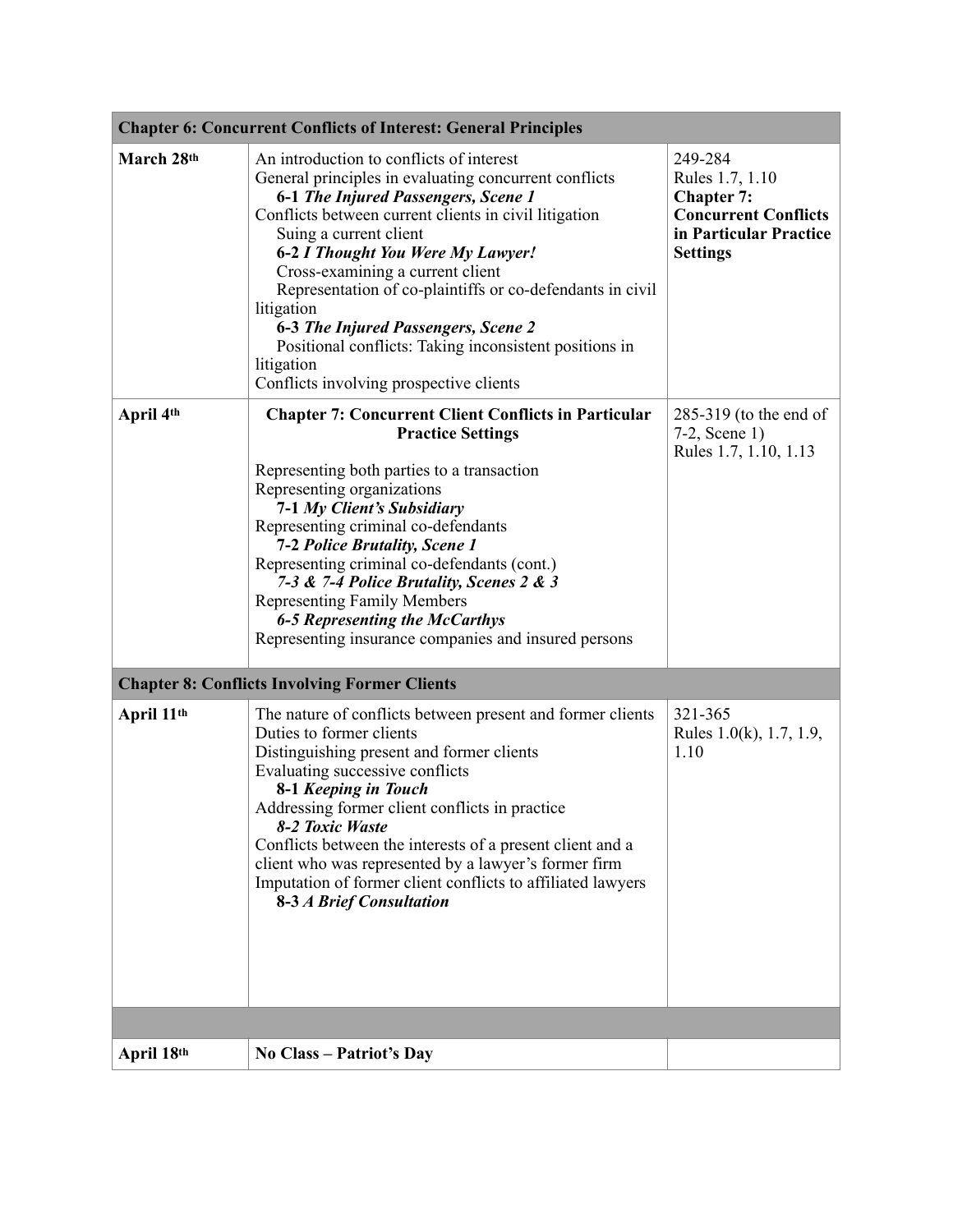| <b>Chapter 9: Conflicts Between Lawyers and Clients</b>                                                             |                                                                                                                                                                                                                                                                                                                                                                                                                                                                                                                                                                                                                                                                                                                                                             |                                                                                         |  |
|---------------------------------------------------------------------------------------------------------------------|-------------------------------------------------------------------------------------------------------------------------------------------------------------------------------------------------------------------------------------------------------------------------------------------------------------------------------------------------------------------------------------------------------------------------------------------------------------------------------------------------------------------------------------------------------------------------------------------------------------------------------------------------------------------------------------------------------------------------------------------------------------|-----------------------------------------------------------------------------------------|--|
| April 25th                                                                                                          | Legal fees<br>Lawyer-client fee contracts<br>Regulation of hourly billing and billing for expenses<br>Contingent fees<br>Forbidden and restricted fee and expense arrangements<br>Fee disputes<br>Dividing fees with other firms or with nonlawyers<br>Payment of fees by a third party<br>Lawyer as custodian of client property and documents<br>Client trust accounts<br>Responsibility for client property<br>Administering estates and trusts<br>Conflicts with lawyers' personal or business interests<br>Business transactions between lawyer and clients<br>Gifts from clients<br>Sexual relationships with clients<br>Intimate or family relationships with adverse lawyers<br>Imputation of lawyer-client conflicts to other lawyers in a<br>firm | 367-433<br>Rules $1.0(b)$ and $(n)$ ,<br>1.4, 1.5, 7.1, 1.8, 5.2,<br>5.4, 7.1, 8.3, 8.4 |  |
| Chapter 10: Conflicts Issues for Government Lawyers and Judges, and Chapter 11: Lawyers'<br><b>Duties to Courts</b> |                                                                                                                                                                                                                                                                                                                                                                                                                                                                                                                                                                                                                                                                                                                                                             |                                                                                         |  |
| April 25th                                                                                                          | Successive conflicts of former and present government lawyers<br>Conflicts involving judges, arbitrators and mediators<br>Lawyers' duties to courts<br>Being a good person in an adversary system<br>11-1 Your Visit from Paula Jones<br>Truth and falsity in litigation<br>The rules on candor to tribunals<br>A lawyer's duties if a client or witness intends to give false<br>testimony<br>Nix v. Whiteside "He said he saw something metallic"<br>A lawyer's "knowledge" of a client's intent to give false<br>testimony<br>11-2 Flight from Sudan, Scene 1                                                                                                                                                                                            | 435-492<br>Rules, 1.11, 1.12, 3.1,<br>3.3                                               |  |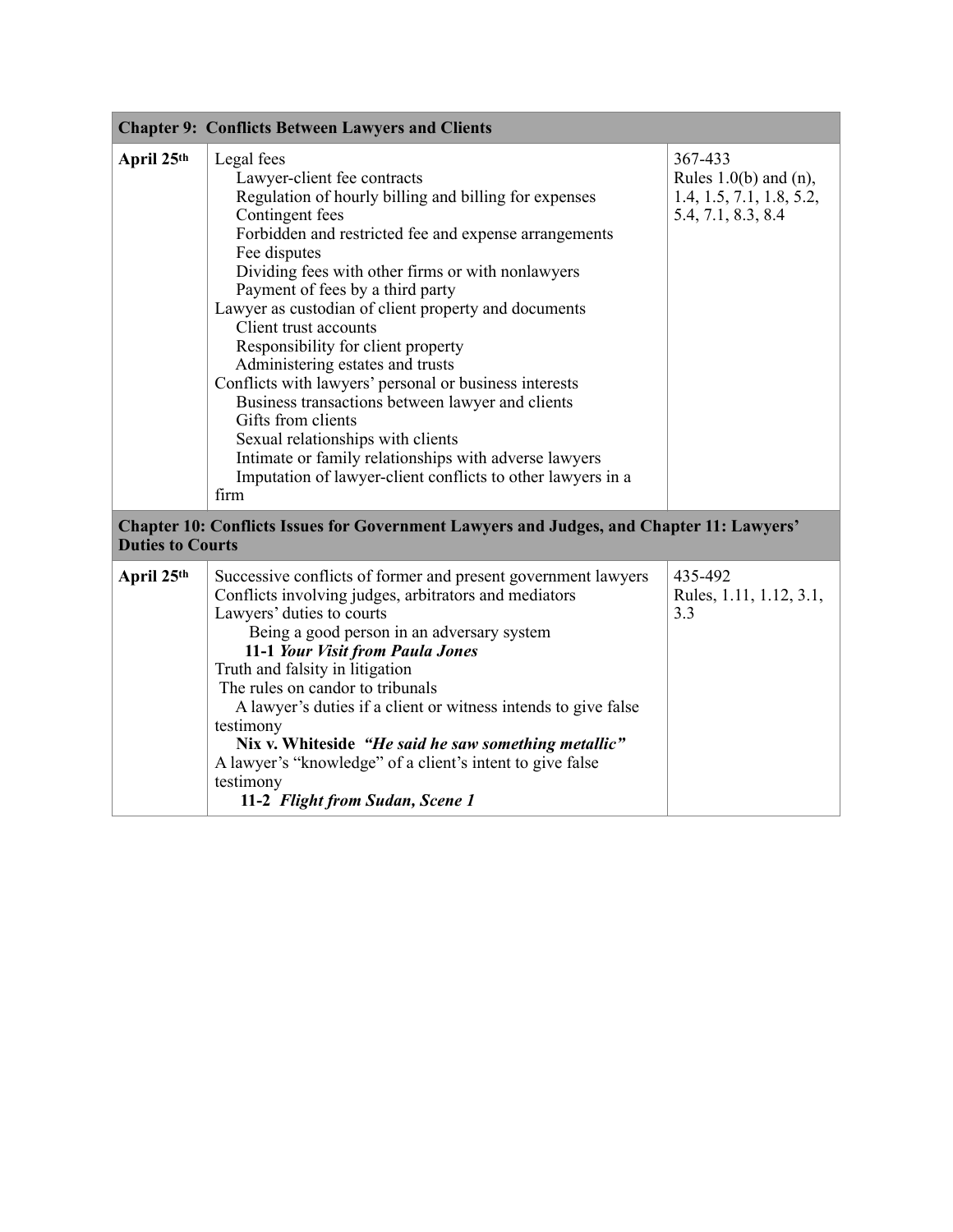| May 2nd                                                                                        | Lawyers' duties to courts, continued<br>A lawyer's duties if a client misleads the court without lying<br>11-3 Flight from Sudan, Scene 2<br>False impressions created by lawyers during litigation<br>11-4 The Drug Test<br>Lawyers' duties of truthfulness in preparing witnesses to testify<br>Concealment of physical evidence and documents<br>Duties of criminal defense lawyers with respect to evidence<br>of crimes<br>11-5 Child Pornography<br>Concealment of documents and evidence in civil and criminal<br>cases<br>The duty to disclose adverse legal authority<br>Disclosures in ex parte proceedings<br>Improper influences on judges and juries<br>Lawyers' duties in non-adjudicative proceedings | 493-538<br>Rules $1.0(a)$ , (f), and<br>$(h-i)$ , 3.3-3.9 |
|------------------------------------------------------------------------------------------------|----------------------------------------------------------------------------------------------------------------------------------------------------------------------------------------------------------------------------------------------------------------------------------------------------------------------------------------------------------------------------------------------------------------------------------------------------------------------------------------------------------------------------------------------------------------------------------------------------------------------------------------------------------------------------------------------------------------------|-----------------------------------------------------------|
| May 2nd                                                                                        | <b>Chapter 12: Lawyers' Duties to Adversaries and Third Persons</b><br>Communication with lawyers and third persons<br><b>12-1 Emergency Food Stamps</b><br>12-2 The Break-In<br>Duties of prosecutors<br>12-3 The Prosecutor's Masquerade                                                                                                                                                                                                                                                                                                                                                                                                                                                                           | 539-589<br>Rules 4.1-4.4, 3.8                             |
| Chapters 13 and 14: The Provision of Legal Services, and The Evolving Business of Law Practice |                                                                                                                                                                                                                                                                                                                                                                                                                                                                                                                                                                                                                                                                                                                      |                                                           |
| May 2nd                                                                                        | <b>The Provision of Legal Services</b><br>The unmet need for legal services<br>Sources of free legal services for those who cannot afford<br>legal fees<br>13-1 Mandatory pro bono service<br>Restrictions on legal services<br>The Evolving Business of Law Practice                                                                                                                                                                                                                                                                                                                                                                                                                                                | 591-648<br>Rules 5.4, 5.5, 6.1-6.2,<br>7.1, 7.2           |

# **Rules, Rules, More Rules**

#### **Preamble and Scope:**

[https://1.next.westlaw.com/Document/I968a22c3ff9811de9b8c850332338889/View/](https://1.next.westlaw.com/Document/I968a22c3ff9811de9b8c850332338889/View/FullText.html?navigationPath=Search%252Fv1%252Fresults%252Fnavigation%252Fi0ad73aa60000016f1a4e03bf95cb0008%253FNav%253DANALYTICAL%2526fragmentIdentifier%253DI968a22c3ff9811de9b8c850332338889%2526parentRank%253D0%2526startIndex%253D1%2526contextData%253D%252528sc.Category%252529%2526transitionType%253DSearchItem&listSource=Search&listPageSource=41feee0a70d47a809434a236d463ccd7&list=ANALYTICAL&rank=6&sessionScopeId=36fc89148137be949222394ea381995a8b9fe198f44a10a8f4d6c2b37d1d6b41&originationContext=categorypagelisting&transitionType=SearchItem&contextData=%2528sc.Category%2529) [FullText.html?](https://1.next.westlaw.com/Document/I968a22c3ff9811de9b8c850332338889/View/FullText.html?navigationPath=Search%252Fv1%252Fresults%252Fnavigation%252Fi0ad73aa60000016f1a4e03bf95cb0008%253FNav%253DANALYTICAL%2526fragmentIdentifier%253DI968a22c3ff9811de9b8c850332338889%2526parentRank%253D0%2526startIndex%253D1%2526contextData%253D%252528sc.Category%252529%2526transitionType%253DSearchItem&listSource=Search&listPageSource=41feee0a70d47a809434a236d463ccd7&list=ANALYTICAL&rank=6&sessionScopeId=36fc89148137be949222394ea381995a8b9fe198f44a10a8f4d6c2b37d1d6b41&originationContext=categorypagelisting&transitionType=SearchItem&contextData=%2528sc.Category%2529)

[navigationPath=Search%2Fv1%2Fresults%2Fnavigation%2Fi0ad73aa60000016f1a](https://1.next.westlaw.com/Document/I968a22c3ff9811de9b8c850332338889/View/FullText.html?navigationPath=Search%252Fv1%252Fresults%252Fnavigation%252Fi0ad73aa60000016f1a4e03bf95cb0008%253FNav%253DANALYTICAL%2526fragmentIdentifier%253DI968a22c3ff9811de9b8c850332338889%2526parentRank%253D0%2526startIndex%253D1%2526contextData%253D%252528sc.Category%252529%2526transitionType%253DSearchItem&listSource=Search&listPageSource=41feee0a70d47a809434a236d463ccd7&list=ANALYTICAL&rank=6&sessionScopeId=36fc89148137be949222394ea381995a8b9fe198f44a10a8f4d6c2b37d1d6b41&originationContext=categorypagelisting&transitionType=SearchItem&contextData=%2528sc.Category%2529) [4e03bf95cb0008%3FNav%3DANALYTICAL%26fragmentIdentifier%3DI968a22c3ff](https://1.next.westlaw.com/Document/I968a22c3ff9811de9b8c850332338889/View/FullText.html?navigationPath=Search%252Fv1%252Fresults%252Fnavigation%252Fi0ad73aa60000016f1a4e03bf95cb0008%253FNav%253DANALYTICAL%2526fragmentIdentifier%253DI968a22c3ff9811de9b8c850332338889%2526parentRank%253D0%2526startIndex%253D1%2526contextData%253D%252528sc.Category%252529%2526transitionType%253DSearchItem&listSource=Search&listPageSource=41feee0a70d47a809434a236d463ccd7&list=ANALYTICAL&rank=6&sessionScopeId=36fc89148137be949222394ea381995a8b9fe198f44a10a8f4d6c2b37d1d6b41&originationContext=categorypagelisting&transitionType=SearchItem&contextData=%2528sc.Category%2529) [9811de9b8c850332338889%26parentRank%3D0%26startIndex%3D1%26contextDat](https://1.next.westlaw.com/Document/I968a22c3ff9811de9b8c850332338889/View/FullText.html?navigationPath=Search%252Fv1%252Fresults%252Fnavigation%252Fi0ad73aa60000016f1a4e03bf95cb0008%253FNav%253DANALYTICAL%2526fragmentIdentifier%253DI968a22c3ff9811de9b8c850332338889%2526parentRank%253D0%2526startIndex%253D1%2526contextData%253D%252528sc.Category%252529%2526transitionType%253DSearchItem&listSource=Search&listPageSource=41feee0a70d47a809434a236d463ccd7&list=ANALYTICAL&rank=6&sessionScopeId=36fc89148137be949222394ea381995a8b9fe198f44a10a8f4d6c2b37d1d6b41&originationContext=categorypagelisting&transitionType=SearchItem&contextData=%2528sc.Category%2529) [a%3D%2528sc.Category%2529%26transitionType%3DSearchItem&listSource=Sear](https://1.next.westlaw.com/Document/I968a22c3ff9811de9b8c850332338889/View/FullText.html?navigationPath=Search%252Fv1%252Fresults%252Fnavigation%252Fi0ad73aa60000016f1a4e03bf95cb0008%253FNav%253DANALYTICAL%2526fragmentIdentifier%253DI968a22c3ff9811de9b8c850332338889%2526parentRank%253D0%2526startIndex%253D1%2526contextData%253D%252528sc.Category%252529%2526transitionType%253DSearchItem&listSource=Search&listPageSource=41feee0a70d47a809434a236d463ccd7&list=ANALYTICAL&rank=6&sessionScopeId=36fc89148137be949222394ea381995a8b9fe198f44a10a8f4d6c2b37d1d6b41&originationContext=categorypagelisting&transitionType=SearchItem&contextData=%2528sc.Category%2529) [ch&listPageSource=41feee0a70d47a809434a236d463ccd7&list=ANALYTICAL&ran](https://1.next.westlaw.com/Document/I968a22c3ff9811de9b8c850332338889/View/FullText.html?navigationPath=Search%252Fv1%252Fresults%252Fnavigation%252Fi0ad73aa60000016f1a4e03bf95cb0008%253FNav%253DANALYTICAL%2526fragmentIdentifier%253DI968a22c3ff9811de9b8c850332338889%2526parentRank%253D0%2526startIndex%253D1%2526contextData%253D%252528sc.Category%252529%2526transitionType%253DSearchItem&listSource=Search&listPageSource=41feee0a70d47a809434a236d463ccd7&list=ANALYTICAL&rank=6&sessionScopeId=36fc89148137be949222394ea381995a8b9fe198f44a10a8f4d6c2b37d1d6b41&originationContext=categorypagelisting&transitionType=SearchItem&contextData=%2528sc.Category%2529) [k=6&sessionScopeId=36fc89148137be949222394ea381995a8b9fe198f44a10a8f4d6c2](https://1.next.westlaw.com/Document/I968a22c3ff9811de9b8c850332338889/View/FullText.html?navigationPath=Search%252Fv1%252Fresults%252Fnavigation%252Fi0ad73aa60000016f1a4e03bf95cb0008%253FNav%253DANALYTICAL%2526fragmentIdentifier%253DI968a22c3ff9811de9b8c850332338889%2526parentRank%253D0%2526startIndex%253D1%2526contextData%253D%252528sc.Category%252529%2526transitionType%253DSearchItem&listSource=Search&listPageSource=41feee0a70d47a809434a236d463ccd7&list=ANALYTICAL&rank=6&sessionScopeId=36fc89148137be949222394ea381995a8b9fe198f44a10a8f4d6c2b37d1d6b41&originationContext=categorypagelisting&transitionType=SearchItem&contextData=%2528sc.Category%2529) [b37d1d6b41&originationContext=categorypagelisting&transitionType=SearchItem](https://1.next.westlaw.com/Document/I968a22c3ff9811de9b8c850332338889/View/FullText.html?navigationPath=Search%252Fv1%252Fresults%252Fnavigation%252Fi0ad73aa60000016f1a4e03bf95cb0008%253FNav%253DANALYTICAL%2526fragmentIdentifier%253DI968a22c3ff9811de9b8c850332338889%2526parentRank%253D0%2526startIndex%253D1%2526contextData%253D%252528sc.Category%252529%2526transitionType%253DSearchItem&listSource=Search&listPageSource=41feee0a70d47a809434a236d463ccd7&list=ANALYTICAL&rank=6&sessionScopeId=36fc89148137be949222394ea381995a8b9fe198f44a10a8f4d6c2b37d1d6b41&originationContext=categorypagelisting&transitionType=SearchItem&contextData=%2528sc.Category%2529) [&contextData=%28sc.Category%29](https://1.next.westlaw.com/Document/I968a22c3ff9811de9b8c850332338889/View/FullText.html?navigationPath=Search%252Fv1%252Fresults%252Fnavigation%252Fi0ad73aa60000016f1a4e03bf95cb0008%253FNav%253DANALYTICAL%2526fragmentIdentifier%253DI968a22c3ff9811de9b8c850332338889%2526parentRank%253D0%2526startIndex%253D1%2526contextData%253D%252528sc.Category%252529%2526transitionType%253DSearchItem&listSource=Search&listPageSource=41feee0a70d47a809434a236d463ccd7&list=ANALYTICAL&rank=6&sessionScopeId=36fc89148137be949222394ea381995a8b9fe198f44a10a8f4d6c2b37d1d6b41&originationContext=categorypagelisting&transitionType=SearchItem&contextData=%2528sc.Category%2529)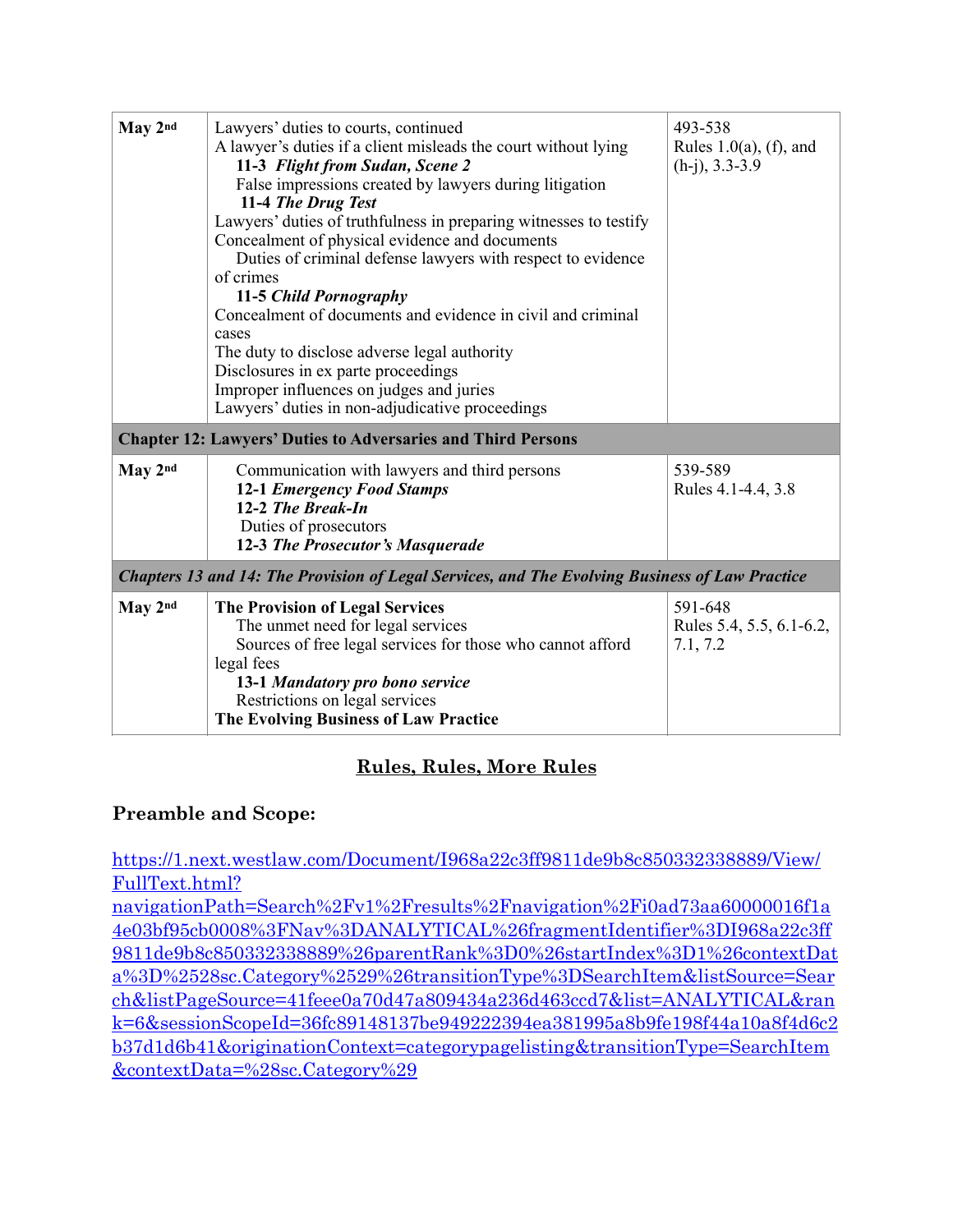# **Terminology**

**[https://1.next.westlaw.com/Document/Idef1ef99436911e18b05fdf15589d8e8/](https://1.next.westlaw.com/Document/Idef1ef99436911e18b05fdf15589d8e8/View/FullText.html?navigationPath=Search%252Fv1%252Fresults%252Fnavigation%252Fi0ad73aa60000016f1a5a99bb95cb0ce5%253FNav%253DANALYTICAL%2526fragmentIdentifier%253DIdef1ef99436911e18b05fdf15589d8e8%2526parentRank%253D0%2526startIndex%253D1%2526contextData%253D%252528sc.Search%252529%2526transitionType%253DSearchItem&listSource=Search&listPageSource=f716bd6cad792f5bcdbd8a612437475f&list=ANALYTICAL&rank=2&sessionScopeId=36fc89148137be949222394ea381995a8b9fe198f44a10a8f4d6c2b37d1d6b41&originationContext=Search%2520Result&transitionType=SearchItem&contextData=%2528sc.Search%2529) [View/FullText.html?](https://1.next.westlaw.com/Document/Idef1ef99436911e18b05fdf15589d8e8/View/FullText.html?navigationPath=Search%252Fv1%252Fresults%252Fnavigation%252Fi0ad73aa60000016f1a5a99bb95cb0ce5%253FNav%253DANALYTICAL%2526fragmentIdentifier%253DIdef1ef99436911e18b05fdf15589d8e8%2526parentRank%253D0%2526startIndex%253D1%2526contextData%253D%252528sc.Search%252529%2526transitionType%253DSearchItem&listSource=Search&listPageSource=f716bd6cad792f5bcdbd8a612437475f&list=ANALYTICAL&rank=2&sessionScopeId=36fc89148137be949222394ea381995a8b9fe198f44a10a8f4d6c2b37d1d6b41&originationContext=Search%2520Result&transitionType=SearchItem&contextData=%2528sc.Search%2529)**

**[navigationPath=Search%2Fv1%2Fresults%2Fnavigation%2Fi0ad73aa60000](https://1.next.westlaw.com/Document/Idef1ef99436911e18b05fdf15589d8e8/View/FullText.html?navigationPath=Search%252Fv1%252Fresults%252Fnavigation%252Fi0ad73aa60000016f1a5a99bb95cb0ce5%253FNav%253DANALYTICAL%2526fragmentIdentifier%253DIdef1ef99436911e18b05fdf15589d8e8%2526parentRank%253D0%2526startIndex%253D1%2526contextData%253D%252528sc.Search%252529%2526transitionType%253DSearchItem&listSource=Search&listPageSource=f716bd6cad792f5bcdbd8a612437475f&list=ANALYTICAL&rank=2&sessionScopeId=36fc89148137be949222394ea381995a8b9fe198f44a10a8f4d6c2b37d1d6b41&originationContext=Search%2520Result&transitionType=SearchItem&contextData=%2528sc.Search%2529) [016f1a5a99bb95cb0ce5%3FNav%3DANALYTICAL%26fragmentIdentifier%3](https://1.next.westlaw.com/Document/Idef1ef99436911e18b05fdf15589d8e8/View/FullText.html?navigationPath=Search%252Fv1%252Fresults%252Fnavigation%252Fi0ad73aa60000016f1a5a99bb95cb0ce5%253FNav%253DANALYTICAL%2526fragmentIdentifier%253DIdef1ef99436911e18b05fdf15589d8e8%2526parentRank%253D0%2526startIndex%253D1%2526contextData%253D%252528sc.Search%252529%2526transitionType%253DSearchItem&listSource=Search&listPageSource=f716bd6cad792f5bcdbd8a612437475f&list=ANALYTICAL&rank=2&sessionScopeId=36fc89148137be949222394ea381995a8b9fe198f44a10a8f4d6c2b37d1d6b41&originationContext=Search%2520Result&transitionType=SearchItem&contextData=%2528sc.Search%2529) [DIdef1ef99436911e18b05fdf15589d8e8%26parentRank%3D0%26startIndex%](https://1.next.westlaw.com/Document/Idef1ef99436911e18b05fdf15589d8e8/View/FullText.html?navigationPath=Search%252Fv1%252Fresults%252Fnavigation%252Fi0ad73aa60000016f1a5a99bb95cb0ce5%253FNav%253DANALYTICAL%2526fragmentIdentifier%253DIdef1ef99436911e18b05fdf15589d8e8%2526parentRank%253D0%2526startIndex%253D1%2526contextData%253D%252528sc.Search%252529%2526transitionType%253DSearchItem&listSource=Search&listPageSource=f716bd6cad792f5bcdbd8a612437475f&list=ANALYTICAL&rank=2&sessionScopeId=36fc89148137be949222394ea381995a8b9fe198f44a10a8f4d6c2b37d1d6b41&originationContext=Search%2520Result&transitionType=SearchItem&contextData=%2528sc.Search%2529) [3D1%26contextData%3D%2528sc.Search%2529%26transitionType%3DSearc](https://1.next.westlaw.com/Document/Idef1ef99436911e18b05fdf15589d8e8/View/FullText.html?navigationPath=Search%252Fv1%252Fresults%252Fnavigation%252Fi0ad73aa60000016f1a5a99bb95cb0ce5%253FNav%253DANALYTICAL%2526fragmentIdentifier%253DIdef1ef99436911e18b05fdf15589d8e8%2526parentRank%253D0%2526startIndex%253D1%2526contextData%253D%252528sc.Search%252529%2526transitionType%253DSearchItem&listSource=Search&listPageSource=f716bd6cad792f5bcdbd8a612437475f&list=ANALYTICAL&rank=2&sessionScopeId=36fc89148137be949222394ea381995a8b9fe198f44a10a8f4d6c2b37d1d6b41&originationContext=Search%2520Result&transitionType=SearchItem&contextData=%2528sc.Search%2529) [hItem&listSource=Search&listPageSource=f716bd6cad792f5bcdbd8a61243](https://1.next.westlaw.com/Document/Idef1ef99436911e18b05fdf15589d8e8/View/FullText.html?navigationPath=Search%252Fv1%252Fresults%252Fnavigation%252Fi0ad73aa60000016f1a5a99bb95cb0ce5%253FNav%253DANALYTICAL%2526fragmentIdentifier%253DIdef1ef99436911e18b05fdf15589d8e8%2526parentRank%253D0%2526startIndex%253D1%2526contextData%253D%252528sc.Search%252529%2526transitionType%253DSearchItem&listSource=Search&listPageSource=f716bd6cad792f5bcdbd8a612437475f&list=ANALYTICAL&rank=2&sessionScopeId=36fc89148137be949222394ea381995a8b9fe198f44a10a8f4d6c2b37d1d6b41&originationContext=Search%2520Result&transitionType=SearchItem&contextData=%2528sc.Search%2529) [7475f&list=ANALYTICAL&rank=2&sessionScopeId=36fc89148137be9492223](https://1.next.westlaw.com/Document/Idef1ef99436911e18b05fdf15589d8e8/View/FullText.html?navigationPath=Search%252Fv1%252Fresults%252Fnavigation%252Fi0ad73aa60000016f1a5a99bb95cb0ce5%253FNav%253DANALYTICAL%2526fragmentIdentifier%253DIdef1ef99436911e18b05fdf15589d8e8%2526parentRank%253D0%2526startIndex%253D1%2526contextData%253D%252528sc.Search%252529%2526transitionType%253DSearchItem&listSource=Search&listPageSource=f716bd6cad792f5bcdbd8a612437475f&list=ANALYTICAL&rank=2&sessionScopeId=36fc89148137be949222394ea381995a8b9fe198f44a10a8f4d6c2b37d1d6b41&originationContext=Search%2520Result&transitionType=SearchItem&contextData=%2528sc.Search%2529) [94ea381995a8b9fe198f44a10a8f4d6c2b37d1d6b41&originationContext=Sear](https://1.next.westlaw.com/Document/Idef1ef99436911e18b05fdf15589d8e8/View/FullText.html?navigationPath=Search%252Fv1%252Fresults%252Fnavigation%252Fi0ad73aa60000016f1a5a99bb95cb0ce5%253FNav%253DANALYTICAL%2526fragmentIdentifier%253DIdef1ef99436911e18b05fdf15589d8e8%2526parentRank%253D0%2526startIndex%253D1%2526contextData%253D%252528sc.Search%252529%2526transitionType%253DSearchItem&listSource=Search&listPageSource=f716bd6cad792f5bcdbd8a612437475f&list=ANALYTICAL&rank=2&sessionScopeId=36fc89148137be949222394ea381995a8b9fe198f44a10a8f4d6c2b37d1d6b41&originationContext=Search%2520Result&transitionType=SearchItem&contextData=%2528sc.Search%2529) [ch%20Result&transitionType=SearchItem&contextData=%28sc.Search%29](https://1.next.westlaw.com/Document/Idef1ef99436911e18b05fdf15589d8e8/View/FullText.html?navigationPath=Search%252Fv1%252Fresults%252Fnavigation%252Fi0ad73aa60000016f1a5a99bb95cb0ce5%253FNav%253DANALYTICAL%2526fragmentIdentifier%253DIdef1ef99436911e18b05fdf15589d8e8%2526parentRank%253D0%2526startIndex%253D1%2526contextData%253D%252528sc.Search%252529%2526transitionType%253DSearchItem&listSource=Search&listPageSource=f716bd6cad792f5bcdbd8a612437475f&list=ANALYTICAL&rank=2&sessionScopeId=36fc89148137be949222394ea381995a8b9fe198f44a10a8f4d6c2b37d1d6b41&originationContext=Search%2520Result&transitionType=SearchItem&contextData=%2528sc.Search%2529)**

# **1.7:**

[https://1.next.westlaw.com/Document/Idef1efae436911e18b05fdf15589d8e8/View/](https://1.next.westlaw.com/Document/Idef1efae436911e18b05fdf15589d8e8/View/FullText.html?navigationPath=Search%252Fv1%252Fresults%252Fnavigation%252Fi0ad73aa60000016f1a4efd4a95cb00d5%253FNav%253DANALYTICAL%2526fragmentIdentifier%253DIdef1efae436911e18b05fdf15589d8e8%2526parentRank%253D0%2526startIndex%253D1%2526contextData%253D%252528sc.Search%252529%2526transitionType%253DSearchItem&listSource=Search&listPageSource=90956f7b4952114756445cbd43fd1b97&list=ANALYTICAL&rank=1&sessionScopeId=36fc89148137be949222394ea381995a8b9fe198f44a10a8f4d6c2b37d1d6b41&originationContext=Search%2520Result&transitionType=SearchItem&contextData=%2528sc.Search%2529) [FullText.html?](https://1.next.westlaw.com/Document/Idef1efae436911e18b05fdf15589d8e8/View/FullText.html?navigationPath=Search%252Fv1%252Fresults%252Fnavigation%252Fi0ad73aa60000016f1a4efd4a95cb00d5%253FNav%253DANALYTICAL%2526fragmentIdentifier%253DIdef1efae436911e18b05fdf15589d8e8%2526parentRank%253D0%2526startIndex%253D1%2526contextData%253D%252528sc.Search%252529%2526transitionType%253DSearchItem&listSource=Search&listPageSource=90956f7b4952114756445cbd43fd1b97&list=ANALYTICAL&rank=1&sessionScopeId=36fc89148137be949222394ea381995a8b9fe198f44a10a8f4d6c2b37d1d6b41&originationContext=Search%2520Result&transitionType=SearchItem&contextData=%2528sc.Search%2529) [navigationPath=Search%2Fv1%2Fresults%2Fnavigation%2Fi0ad73aa60000016f1a](https://1.next.westlaw.com/Document/Idef1efae436911e18b05fdf15589d8e8/View/FullText.html?navigationPath=Search%252Fv1%252Fresults%252Fnavigation%252Fi0ad73aa60000016f1a4efd4a95cb00d5%253FNav%253DANALYTICAL%2526fragmentIdentifier%253DIdef1efae436911e18b05fdf15589d8e8%2526parentRank%253D0%2526startIndex%253D1%2526contextData%253D%252528sc.Search%252529%2526transitionType%253DSearchItem&listSource=Search&listPageSource=90956f7b4952114756445cbd43fd1b97&list=ANALYTICAL&rank=1&sessionScopeId=36fc89148137be949222394ea381995a8b9fe198f44a10a8f4d6c2b37d1d6b41&originationContext=Search%2520Result&transitionType=SearchItem&contextData=%2528sc.Search%2529) [4efd4a95cb00d5%3FNav%3DANALYTICAL%26fragmentIdentifier%3DIdef1efae43](https://1.next.westlaw.com/Document/Idef1efae436911e18b05fdf15589d8e8/View/FullText.html?navigationPath=Search%252Fv1%252Fresults%252Fnavigation%252Fi0ad73aa60000016f1a4efd4a95cb00d5%253FNav%253DANALYTICAL%2526fragmentIdentifier%253DIdef1efae436911e18b05fdf15589d8e8%2526parentRank%253D0%2526startIndex%253D1%2526contextData%253D%252528sc.Search%252529%2526transitionType%253DSearchItem&listSource=Search&listPageSource=90956f7b4952114756445cbd43fd1b97&list=ANALYTICAL&rank=1&sessionScopeId=36fc89148137be949222394ea381995a8b9fe198f44a10a8f4d6c2b37d1d6b41&originationContext=Search%2520Result&transitionType=SearchItem&contextData=%2528sc.Search%2529) [6911e18b05fdf15589d8e8%26parentRank%3D0%26startIndex%3D1%26contextDat](https://1.next.westlaw.com/Document/Idef1efae436911e18b05fdf15589d8e8/View/FullText.html?navigationPath=Search%252Fv1%252Fresults%252Fnavigation%252Fi0ad73aa60000016f1a4efd4a95cb00d5%253FNav%253DANALYTICAL%2526fragmentIdentifier%253DIdef1efae436911e18b05fdf15589d8e8%2526parentRank%253D0%2526startIndex%253D1%2526contextData%253D%252528sc.Search%252529%2526transitionType%253DSearchItem&listSource=Search&listPageSource=90956f7b4952114756445cbd43fd1b97&list=ANALYTICAL&rank=1&sessionScopeId=36fc89148137be949222394ea381995a8b9fe198f44a10a8f4d6c2b37d1d6b41&originationContext=Search%2520Result&transitionType=SearchItem&contextData=%2528sc.Search%2529) [a%3D%2528sc.Search%2529%26transitionType%3DSearchItem&listSource=Search](https://1.next.westlaw.com/Document/Idef1efae436911e18b05fdf15589d8e8/View/FullText.html?navigationPath=Search%252Fv1%252Fresults%252Fnavigation%252Fi0ad73aa60000016f1a4efd4a95cb00d5%253FNav%253DANALYTICAL%2526fragmentIdentifier%253DIdef1efae436911e18b05fdf15589d8e8%2526parentRank%253D0%2526startIndex%253D1%2526contextData%253D%252528sc.Search%252529%2526transitionType%253DSearchItem&listSource=Search&listPageSource=90956f7b4952114756445cbd43fd1b97&list=ANALYTICAL&rank=1&sessionScopeId=36fc89148137be949222394ea381995a8b9fe198f44a10a8f4d6c2b37d1d6b41&originationContext=Search%2520Result&transitionType=SearchItem&contextData=%2528sc.Search%2529) [&listPageSource=90956f7b4952114756445cbd43fd1b97&list=ANALYTICAL&rank=](https://1.next.westlaw.com/Document/Idef1efae436911e18b05fdf15589d8e8/View/FullText.html?navigationPath=Search%252Fv1%252Fresults%252Fnavigation%252Fi0ad73aa60000016f1a4efd4a95cb00d5%253FNav%253DANALYTICAL%2526fragmentIdentifier%253DIdef1efae436911e18b05fdf15589d8e8%2526parentRank%253D0%2526startIndex%253D1%2526contextData%253D%252528sc.Search%252529%2526transitionType%253DSearchItem&listSource=Search&listPageSource=90956f7b4952114756445cbd43fd1b97&list=ANALYTICAL&rank=1&sessionScopeId=36fc89148137be949222394ea381995a8b9fe198f44a10a8f4d6c2b37d1d6b41&originationContext=Search%2520Result&transitionType=SearchItem&contextData=%2528sc.Search%2529) [1&sessionScopeId=36fc89148137be949222394ea381995a8b9fe198f44a10a8f4d6c2b3](https://1.next.westlaw.com/Document/Idef1efae436911e18b05fdf15589d8e8/View/FullText.html?navigationPath=Search%252Fv1%252Fresults%252Fnavigation%252Fi0ad73aa60000016f1a4efd4a95cb00d5%253FNav%253DANALYTICAL%2526fragmentIdentifier%253DIdef1efae436911e18b05fdf15589d8e8%2526parentRank%253D0%2526startIndex%253D1%2526contextData%253D%252528sc.Search%252529%2526transitionType%253DSearchItem&listSource=Search&listPageSource=90956f7b4952114756445cbd43fd1b97&list=ANALYTICAL&rank=1&sessionScopeId=36fc89148137be949222394ea381995a8b9fe198f44a10a8f4d6c2b37d1d6b41&originationContext=Search%2520Result&transitionType=SearchItem&contextData=%2528sc.Search%2529) [7d1d6b41&originationContext=Search%20Result&transitionType=SearchItem&con](https://1.next.westlaw.com/Document/Idef1efae436911e18b05fdf15589d8e8/View/FullText.html?navigationPath=Search%252Fv1%252Fresults%252Fnavigation%252Fi0ad73aa60000016f1a4efd4a95cb00d5%253FNav%253DANALYTICAL%2526fragmentIdentifier%253DIdef1efae436911e18b05fdf15589d8e8%2526parentRank%253D0%2526startIndex%253D1%2526contextData%253D%252528sc.Search%252529%2526transitionType%253DSearchItem&listSource=Search&listPageSource=90956f7b4952114756445cbd43fd1b97&list=ANALYTICAL&rank=1&sessionScopeId=36fc89148137be949222394ea381995a8b9fe198f44a10a8f4d6c2b37d1d6b41&originationContext=Search%2520Result&transitionType=SearchItem&contextData=%2528sc.Search%2529) [textData=%28sc.Search%29](https://1.next.westlaw.com/Document/Idef1efae436911e18b05fdf15589d8e8/View/FullText.html?navigationPath=Search%252Fv1%252Fresults%252Fnavigation%252Fi0ad73aa60000016f1a4efd4a95cb00d5%253FNav%253DANALYTICAL%2526fragmentIdentifier%253DIdef1efae436911e18b05fdf15589d8e8%2526parentRank%253D0%2526startIndex%253D1%2526contextData%253D%252528sc.Search%252529%2526transitionType%253DSearchItem&listSource=Search&listPageSource=90956f7b4952114756445cbd43fd1b97&list=ANALYTICAL&rank=1&sessionScopeId=36fc89148137be949222394ea381995a8b9fe198f44a10a8f4d6c2b37d1d6b41&originationContext=Search%2520Result&transitionType=SearchItem&contextData=%2528sc.Search%2529)

**1.8:**

**[https://1.next.westlaw.com/Document/](https://1.next.westlaw.com/Document/Idef1efb1436911e18b05fdf15589d8e8VView/FullText.html?navigationPath=Search%252Fv1%252Fresults%252Fnavigation%252Fi0ad73aa60000016f1a508efe95cb0203%253FNav%253DANALYTICAL%2526fragmentIdentifier%253DIdef1efb1436911e18b05fdf15589d8e8%2526parentRank%253D0%2526startIndex%253D1%2526contextData%253D%252528sc.Search%252529%2526transitionType%253DSearchItem&listSource=Search&listPageSource=47e4ce18c7bd47af9eb2b7a898079d49&list=ANALYTICAL&rank=1&sessionScopeId=36fc89148137be949222394ea381995a8b9fe198f44a10a8f4d6c2b37d1d6b41&originationContext=Search%2520Result&transitionType=SearchItem&contextData=%2528sc.Search%2529)**

**[Idef1efb1436911e18b05fdf15589d8e8VView/FullText.html?](https://1.next.westlaw.com/Document/Idef1efb1436911e18b05fdf15589d8e8VView/FullText.html?navigationPath=Search%252Fv1%252Fresults%252Fnavigation%252Fi0ad73aa60000016f1a508efe95cb0203%253FNav%253DANALYTICAL%2526fragmentIdentifier%253DIdef1efb1436911e18b05fdf15589d8e8%2526parentRank%253D0%2526startIndex%253D1%2526contextData%253D%252528sc.Search%252529%2526transitionType%253DSearchItem&listSource=Search&listPageSource=47e4ce18c7bd47af9eb2b7a898079d49&list=ANALYTICAL&rank=1&sessionScopeId=36fc89148137be949222394ea381995a8b9fe198f44a10a8f4d6c2b37d1d6b41&originationContext=Search%2520Result&transitionType=SearchItem&contextData=%2528sc.Search%2529) [navigationPath=Search%2Fv1%2Fresults%2Fnavigation%2Fi0ad73aa60000](https://1.next.westlaw.com/Document/Idef1efb1436911e18b05fdf15589d8e8VView/FullText.html?navigationPath=Search%252Fv1%252Fresults%252Fnavigation%252Fi0ad73aa60000016f1a508efe95cb0203%253FNav%253DANALYTICAL%2526fragmentIdentifier%253DIdef1efb1436911e18b05fdf15589d8e8%2526parentRank%253D0%2526startIndex%253D1%2526contextData%253D%252528sc.Search%252529%2526transitionType%253DSearchItem&listSource=Search&listPageSource=47e4ce18c7bd47af9eb2b7a898079d49&list=ANALYTICAL&rank=1&sessionScopeId=36fc89148137be949222394ea381995a8b9fe198f44a10a8f4d6c2b37d1d6b41&originationContext=Search%2520Result&transitionType=SearchItem&contextData=%2528sc.Search%2529) [016f1a508efe95cb0203%3FNav%3DANALYTICAL%26fragmentIdentifier%3D](https://1.next.westlaw.com/Document/Idef1efb1436911e18b05fdf15589d8e8VView/FullText.html?navigationPath=Search%252Fv1%252Fresults%252Fnavigation%252Fi0ad73aa60000016f1a508efe95cb0203%253FNav%253DANALYTICAL%2526fragmentIdentifier%253DIdef1efb1436911e18b05fdf15589d8e8%2526parentRank%253D0%2526startIndex%253D1%2526contextData%253D%252528sc.Search%252529%2526transitionType%253DSearchItem&listSource=Search&listPageSource=47e4ce18c7bd47af9eb2b7a898079d49&list=ANALYTICAL&rank=1&sessionScopeId=36fc89148137be949222394ea381995a8b9fe198f44a10a8f4d6c2b37d1d6b41&originationContext=Search%2520Result&transitionType=SearchItem&contextData=%2528sc.Search%2529) [Idef1efb1436911e18b05fdf15589d8e8%26parentRank%3D0%26startIndex%3](https://1.next.westlaw.com/Document/Idef1efb1436911e18b05fdf15589d8e8VView/FullText.html?navigationPath=Search%252Fv1%252Fresults%252Fnavigation%252Fi0ad73aa60000016f1a508efe95cb0203%253FNav%253DANALYTICAL%2526fragmentIdentifier%253DIdef1efb1436911e18b05fdf15589d8e8%2526parentRank%253D0%2526startIndex%253D1%2526contextData%253D%252528sc.Search%252529%2526transitionType%253DSearchItem&listSource=Search&listPageSource=47e4ce18c7bd47af9eb2b7a898079d49&list=ANALYTICAL&rank=1&sessionScopeId=36fc89148137be949222394ea381995a8b9fe198f44a10a8f4d6c2b37d1d6b41&originationContext=Search%2520Result&transitionType=SearchItem&contextData=%2528sc.Search%2529) [D1%26contextData%3D%2528sc.Search%2529%26transitionType%3DSearch](https://1.next.westlaw.com/Document/Idef1efb1436911e18b05fdf15589d8e8VView/FullText.html?navigationPath=Search%252Fv1%252Fresults%252Fnavigation%252Fi0ad73aa60000016f1a508efe95cb0203%253FNav%253DANALYTICAL%2526fragmentIdentifier%253DIdef1efb1436911e18b05fdf15589d8e8%2526parentRank%253D0%2526startIndex%253D1%2526contextData%253D%252528sc.Search%252529%2526transitionType%253DSearchItem&listSource=Search&listPageSource=47e4ce18c7bd47af9eb2b7a898079d49&list=ANALYTICAL&rank=1&sessionScopeId=36fc89148137be949222394ea381995a8b9fe198f44a10a8f4d6c2b37d1d6b41&originationContext=Search%2520Result&transitionType=SearchItem&contextData=%2528sc.Search%2529) [Item&listSource=Search&listPageSource=47e4ce18c7bd47af9eb2b7a898079](https://1.next.westlaw.com/Document/Idef1efb1436911e18b05fdf15589d8e8VView/FullText.html?navigationPath=Search%252Fv1%252Fresults%252Fnavigation%252Fi0ad73aa60000016f1a508efe95cb0203%253FNav%253DANALYTICAL%2526fragmentIdentifier%253DIdef1efb1436911e18b05fdf15589d8e8%2526parentRank%253D0%2526startIndex%253D1%2526contextData%253D%252528sc.Search%252529%2526transitionType%253DSearchItem&listSource=Search&listPageSource=47e4ce18c7bd47af9eb2b7a898079d49&list=ANALYTICAL&rank=1&sessionScopeId=36fc89148137be949222394ea381995a8b9fe198f44a10a8f4d6c2b37d1d6b41&originationContext=Search%2520Result&transitionType=SearchItem&contextData=%2528sc.Search%2529) [d49&list=ANALYTICAL&rank=1&sessionScopeId=36fc89148137be94922239](https://1.next.westlaw.com/Document/Idef1efb1436911e18b05fdf15589d8e8VView/FullText.html?navigationPath=Search%252Fv1%252Fresults%252Fnavigation%252Fi0ad73aa60000016f1a508efe95cb0203%253FNav%253DANALYTICAL%2526fragmentIdentifier%253DIdef1efb1436911e18b05fdf15589d8e8%2526parentRank%253D0%2526startIndex%253D1%2526contextData%253D%252528sc.Search%252529%2526transitionType%253DSearchItem&listSource=Search&listPageSource=47e4ce18c7bd47af9eb2b7a898079d49&list=ANALYTICAL&rank=1&sessionScopeId=36fc89148137be949222394ea381995a8b9fe198f44a10a8f4d6c2b37d1d6b41&originationContext=Search%2520Result&transitionType=SearchItem&contextData=%2528sc.Search%2529) [4ea381995a8b9fe198f44a10a8f4d6c2b37d1d6b41&originationContext=Searc](https://1.next.westlaw.com/Document/Idef1efb1436911e18b05fdf15589d8e8VView/FullText.html?navigationPath=Search%252Fv1%252Fresults%252Fnavigation%252Fi0ad73aa60000016f1a508efe95cb0203%253FNav%253DANALYTICAL%2526fragmentIdentifier%253DIdef1efb1436911e18b05fdf15589d8e8%2526parentRank%253D0%2526startIndex%253D1%2526contextData%253D%252528sc.Search%252529%2526transitionType%253DSearchItem&listSource=Search&listPageSource=47e4ce18c7bd47af9eb2b7a898079d49&list=ANALYTICAL&rank=1&sessionScopeId=36fc89148137be949222394ea381995a8b9fe198f44a10a8f4d6c2b37d1d6b41&originationContext=Search%2520Result&transitionType=SearchItem&contextData=%2528sc.Search%2529) [h%20Result&transitionType=SearchItem&contextData=%28sc.Search%29](https://1.next.westlaw.com/Document/Idef1efb1436911e18b05fdf15589d8e8VView/FullText.html?navigationPath=Search%252Fv1%252Fresults%252Fnavigation%252Fi0ad73aa60000016f1a508efe95cb0203%253FNav%253DANALYTICAL%2526fragmentIdentifier%253DIdef1efb1436911e18b05fdf15589d8e8%2526parentRank%253D0%2526startIndex%253D1%2526contextData%253D%252528sc.Search%252529%2526transitionType%253DSearchItem&listSource=Search&listPageSource=47e4ce18c7bd47af9eb2b7a898079d49&list=ANALYTICAL&rank=1&sessionScopeId=36fc89148137be949222394ea381995a8b9fe198f44a10a8f4d6c2b37d1d6b41&originationContext=Search%2520Result&transitionType=SearchItem&contextData=%2528sc.Search%2529)**

# **1.9:**

**[https://1.next.westlaw.com/Document/Idef1efb4436911e18b05fdf15589d8e8/](https://1.next.westlaw.com/Document/Idef1efb4436911e18b05fdf15589d8e8/View/FullText.html?navigationPath=Search%252Fv1%252Fresults%252Fnavigation%252Fi0ad73aa60000016f1a51f68a95cb039c%253FNav%253DANALYTICAL%2526fragmentIdentifier%253DIdef1efb4436911e18b05fdf15589d8e8%2526parentRank%253D0%2526startIndex%253D1%2526contextData%253D%252528sc.Search%252529%2526transitionType%253DSearchItem&listSource=Search&listPageSource=166ec55e4a5a6195a50409b437639e7c&list=ANALYTICAL&rank=1&sessionScopeId=36fc89148137be949222394ea381995a8b9fe198f44a10a8f4d6c2b37d1d6b41&originationContext=Search%2520Result&transitionType=SearchItem&contextData=%2528sc.Search%2529) [View/FullText.html?](https://1.next.westlaw.com/Document/Idef1efb4436911e18b05fdf15589d8e8/View/FullText.html?navigationPath=Search%252Fv1%252Fresults%252Fnavigation%252Fi0ad73aa60000016f1a51f68a95cb039c%253FNav%253DANALYTICAL%2526fragmentIdentifier%253DIdef1efb4436911e18b05fdf15589d8e8%2526parentRank%253D0%2526startIndex%253D1%2526contextData%253D%252528sc.Search%252529%2526transitionType%253DSearchItem&listSource=Search&listPageSource=166ec55e4a5a6195a50409b437639e7c&list=ANALYTICAL&rank=1&sessionScopeId=36fc89148137be949222394ea381995a8b9fe198f44a10a8f4d6c2b37d1d6b41&originationContext=Search%2520Result&transitionType=SearchItem&contextData=%2528sc.Search%2529)**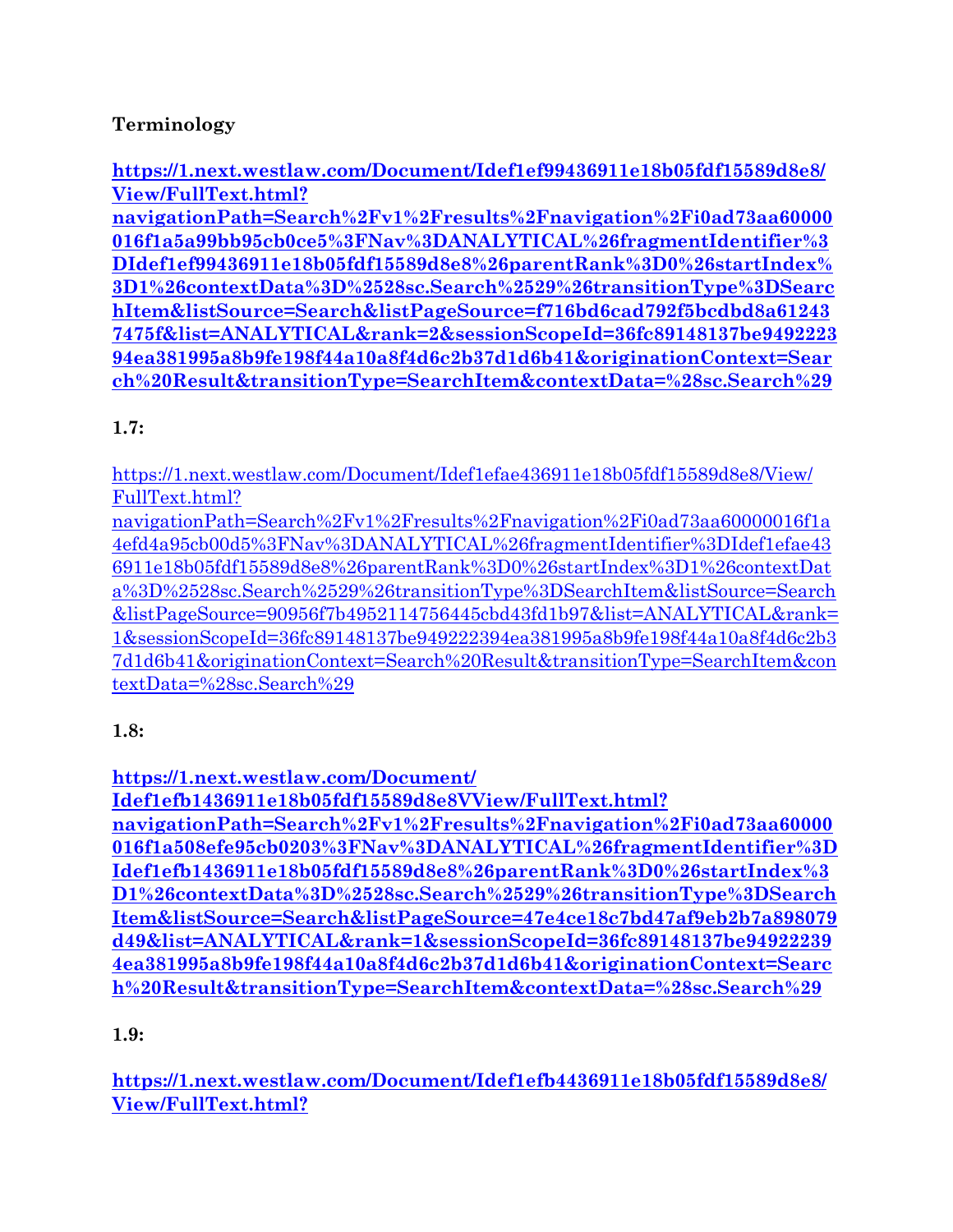**[navigationPath=Search%2Fv1%2Fresults%2Fnavigation%2Fi0ad73aa60000](https://1.next.westlaw.com/Document/Idef1efb4436911e18b05fdf15589d8e8/View/FullText.html?navigationPath=Search%252Fv1%252Fresults%252Fnavigation%252Fi0ad73aa60000016f1a51f68a95cb039c%253FNav%253DANALYTICAL%2526fragmentIdentifier%253DIdef1efb4436911e18b05fdf15589d8e8%2526parentRank%253D0%2526startIndex%253D1%2526contextData%253D%252528sc.Search%252529%2526transitionType%253DSearchItem&listSource=Search&listPageSource=166ec55e4a5a6195a50409b437639e7c&list=ANALYTICAL&rank=1&sessionScopeId=36fc89148137be949222394ea381995a8b9fe198f44a10a8f4d6c2b37d1d6b41&originationContext=Search%2520Result&transitionType=SearchItem&contextData=%2528sc.Search%2529) [016f1a51f68a95cb039c%3FNav%3DANALYTICAL%26fragmentIdentifier%3D](https://1.next.westlaw.com/Document/Idef1efb4436911e18b05fdf15589d8e8/View/FullText.html?navigationPath=Search%252Fv1%252Fresults%252Fnavigation%252Fi0ad73aa60000016f1a51f68a95cb039c%253FNav%253DANALYTICAL%2526fragmentIdentifier%253DIdef1efb4436911e18b05fdf15589d8e8%2526parentRank%253D0%2526startIndex%253D1%2526contextData%253D%252528sc.Search%252529%2526transitionType%253DSearchItem&listSource=Search&listPageSource=166ec55e4a5a6195a50409b437639e7c&list=ANALYTICAL&rank=1&sessionScopeId=36fc89148137be949222394ea381995a8b9fe198f44a10a8f4d6c2b37d1d6b41&originationContext=Search%2520Result&transitionType=SearchItem&contextData=%2528sc.Search%2529) [Idef1efb4436911e18b05fdf15589d8e8%26parentRank%3D0%26startIndex%3](https://1.next.westlaw.com/Document/Idef1efb4436911e18b05fdf15589d8e8/View/FullText.html?navigationPath=Search%252Fv1%252Fresults%252Fnavigation%252Fi0ad73aa60000016f1a51f68a95cb039c%253FNav%253DANALYTICAL%2526fragmentIdentifier%253DIdef1efb4436911e18b05fdf15589d8e8%2526parentRank%253D0%2526startIndex%253D1%2526contextData%253D%252528sc.Search%252529%2526transitionType%253DSearchItem&listSource=Search&listPageSource=166ec55e4a5a6195a50409b437639e7c&list=ANALYTICAL&rank=1&sessionScopeId=36fc89148137be949222394ea381995a8b9fe198f44a10a8f4d6c2b37d1d6b41&originationContext=Search%2520Result&transitionType=SearchItem&contextData=%2528sc.Search%2529) [D1%26contextData%3D%2528sc.Search%2529%26transitionType%3DSearch](https://1.next.westlaw.com/Document/Idef1efb4436911e18b05fdf15589d8e8/View/FullText.html?navigationPath=Search%252Fv1%252Fresults%252Fnavigation%252Fi0ad73aa60000016f1a51f68a95cb039c%253FNav%253DANALYTICAL%2526fragmentIdentifier%253DIdef1efb4436911e18b05fdf15589d8e8%2526parentRank%253D0%2526startIndex%253D1%2526contextData%253D%252528sc.Search%252529%2526transitionType%253DSearchItem&listSource=Search&listPageSource=166ec55e4a5a6195a50409b437639e7c&list=ANALYTICAL&rank=1&sessionScopeId=36fc89148137be949222394ea381995a8b9fe198f44a10a8f4d6c2b37d1d6b41&originationContext=Search%2520Result&transitionType=SearchItem&contextData=%2528sc.Search%2529) [Item&listSource=Search&listPageSource=166ec55e4a5a6195a50409b437639](https://1.next.westlaw.com/Document/Idef1efb4436911e18b05fdf15589d8e8/View/FullText.html?navigationPath=Search%252Fv1%252Fresults%252Fnavigation%252Fi0ad73aa60000016f1a51f68a95cb039c%253FNav%253DANALYTICAL%2526fragmentIdentifier%253DIdef1efb4436911e18b05fdf15589d8e8%2526parentRank%253D0%2526startIndex%253D1%2526contextData%253D%252528sc.Search%252529%2526transitionType%253DSearchItem&listSource=Search&listPageSource=166ec55e4a5a6195a50409b437639e7c&list=ANALYTICAL&rank=1&sessionScopeId=36fc89148137be949222394ea381995a8b9fe198f44a10a8f4d6c2b37d1d6b41&originationContext=Search%2520Result&transitionType=SearchItem&contextData=%2528sc.Search%2529) [e7c&list=ANALYTICAL&rank=1&sessionScopeId=36fc89148137be94922239](https://1.next.westlaw.com/Document/Idef1efb4436911e18b05fdf15589d8e8/View/FullText.html?navigationPath=Search%252Fv1%252Fresults%252Fnavigation%252Fi0ad73aa60000016f1a51f68a95cb039c%253FNav%253DANALYTICAL%2526fragmentIdentifier%253DIdef1efb4436911e18b05fdf15589d8e8%2526parentRank%253D0%2526startIndex%253D1%2526contextData%253D%252528sc.Search%252529%2526transitionType%253DSearchItem&listSource=Search&listPageSource=166ec55e4a5a6195a50409b437639e7c&list=ANALYTICAL&rank=1&sessionScopeId=36fc89148137be949222394ea381995a8b9fe198f44a10a8f4d6c2b37d1d6b41&originationContext=Search%2520Result&transitionType=SearchItem&contextData=%2528sc.Search%2529) [4ea381995a8b9fe198f44a10a8f4d6c2b37d1d6b41&originationContext=Searc](https://1.next.westlaw.com/Document/Idef1efb4436911e18b05fdf15589d8e8/View/FullText.html?navigationPath=Search%252Fv1%252Fresults%252Fnavigation%252Fi0ad73aa60000016f1a51f68a95cb039c%253FNav%253DANALYTICAL%2526fragmentIdentifier%253DIdef1efb4436911e18b05fdf15589d8e8%2526parentRank%253D0%2526startIndex%253D1%2526contextData%253D%252528sc.Search%252529%2526transitionType%253DSearchItem&listSource=Search&listPageSource=166ec55e4a5a6195a50409b437639e7c&list=ANALYTICAL&rank=1&sessionScopeId=36fc89148137be949222394ea381995a8b9fe198f44a10a8f4d6c2b37d1d6b41&originationContext=Search%2520Result&transitionType=SearchItem&contextData=%2528sc.Search%2529) [h%20Result&transitionType=SearchItem&contextData=%28sc.Search%29](https://1.next.westlaw.com/Document/Idef1efb4436911e18b05fdf15589d8e8/View/FullText.html?navigationPath=Search%252Fv1%252Fresults%252Fnavigation%252Fi0ad73aa60000016f1a51f68a95cb039c%253FNav%253DANALYTICAL%2526fragmentIdentifier%253DIdef1efb4436911e18b05fdf15589d8e8%2526parentRank%253D0%2526startIndex%253D1%2526contextData%253D%252528sc.Search%252529%2526transitionType%253DSearchItem&listSource=Search&listPageSource=166ec55e4a5a6195a50409b437639e7c&list=ANALYTICAL&rank=1&sessionScopeId=36fc89148137be949222394ea381995a8b9fe198f44a10a8f4d6c2b37d1d6b41&originationContext=Search%2520Result&transitionType=SearchItem&contextData=%2528sc.Search%2529)**

#### **1.10:**

**[https://1.next.westlaw.com/Search/Results.html?](https://1.next.westlaw.com/Search/Results.html?query=1.10&saveJuris=False&contentType=ANALYTICAL&querySubmissionGuid=i0ad73aa60000016f1a52cd3d95cb048e&startIndex=1&categoryPageUrl=Home%252FSecondarySources%252FEthicsProfessionalResponsibilitySecondarySources%252FEthicsProfessionalResponsibilityTextsTreatises%252FABAAnnotatedModelRulesofProfessionalConduct&searchId=i0ad73aa60000016f1a52cd3d95cb048e&kmSearchIdRequested=False&simpleSearch=False&isAdvancedSearchTemplatePage=False&skipSpellCheck=False&isTrDiscoverSearch=False&thesaurusSearch=False&thesaurusTermsApplied=False&ancillaryChargesAccepted=False&proviewEligible=False&eventingTypeOfSearch=NAT&transitionType=Search&contextData=%2528sc.Search%2529)**

**[query=1.10&saveJuris=False&contentType=ANALYTICAL&querySubmissi](https://1.next.westlaw.com/Search/Results.html?query=1.10&saveJuris=False&contentType=ANALYTICAL&querySubmissionGuid=i0ad73aa60000016f1a52cd3d95cb048e&startIndex=1&categoryPageUrl=Home%252FSecondarySources%252FEthicsProfessionalResponsibilitySecondarySources%252FEthicsProfessionalResponsibilityTextsTreatises%252FABAAnnotatedModelRulesofProfessionalConduct&searchId=i0ad73aa60000016f1a52cd3d95cb048e&kmSearchIdRequested=False&simpleSearch=False&isAdvancedSearchTemplatePage=False&skipSpellCheck=False&isTrDiscoverSearch=False&thesaurusSearch=False&thesaurusTermsApplied=False&ancillaryChargesAccepted=False&proviewEligible=False&eventingTypeOfSearch=NAT&transitionType=Search&contextData=%2528sc.Search%2529) [onGuid=i0ad73aa60000016f1a52cd3d95cb048e&startIndex=1&categoryPage](https://1.next.westlaw.com/Search/Results.html?query=1.10&saveJuris=False&contentType=ANALYTICAL&querySubmissionGuid=i0ad73aa60000016f1a52cd3d95cb048e&startIndex=1&categoryPageUrl=Home%252FSecondarySources%252FEthicsProfessionalResponsibilitySecondarySources%252FEthicsProfessionalResponsibilityTextsTreatises%252FABAAnnotatedModelRulesofProfessionalConduct&searchId=i0ad73aa60000016f1a52cd3d95cb048e&kmSearchIdRequested=False&simpleSearch=False&isAdvancedSearchTemplatePage=False&skipSpellCheck=False&isTrDiscoverSearch=False&thesaurusSearch=False&thesaurusTermsApplied=False&ancillaryChargesAccepted=False&proviewEligible=False&eventingTypeOfSearch=NAT&transitionType=Search&contextData=%2528sc.Search%2529) [Url=Home%2FSecondarySources%2FEthicsProfessionalResponsibilitySeco](https://1.next.westlaw.com/Search/Results.html?query=1.10&saveJuris=False&contentType=ANALYTICAL&querySubmissionGuid=i0ad73aa60000016f1a52cd3d95cb048e&startIndex=1&categoryPageUrl=Home%252FSecondarySources%252FEthicsProfessionalResponsibilitySecondarySources%252FEthicsProfessionalResponsibilityTextsTreatises%252FABAAnnotatedModelRulesofProfessionalConduct&searchId=i0ad73aa60000016f1a52cd3d95cb048e&kmSearchIdRequested=False&simpleSearch=False&isAdvancedSearchTemplatePage=False&skipSpellCheck=False&isTrDiscoverSearch=False&thesaurusSearch=False&thesaurusTermsApplied=False&ancillaryChargesAccepted=False&proviewEligible=False&eventingTypeOfSearch=NAT&transitionType=Search&contextData=%2528sc.Search%2529) [ndarySources%2FEthicsProfessionalResponsibilityTextsTreatises%2FABA](https://1.next.westlaw.com/Search/Results.html?query=1.10&saveJuris=False&contentType=ANALYTICAL&querySubmissionGuid=i0ad73aa60000016f1a52cd3d95cb048e&startIndex=1&categoryPageUrl=Home%252FSecondarySources%252FEthicsProfessionalResponsibilitySecondarySources%252FEthicsProfessionalResponsibilityTextsTreatises%252FABAAnnotatedModelRulesofProfessionalConduct&searchId=i0ad73aa60000016f1a52cd3d95cb048e&kmSearchIdRequested=False&simpleSearch=False&isAdvancedSearchTemplatePage=False&skipSpellCheck=False&isTrDiscoverSearch=False&thesaurusSearch=False&thesaurusTermsApplied=False&ancillaryChargesAccepted=False&proviewEligible=False&eventingTypeOfSearch=NAT&transitionType=Search&contextData=%2528sc.Search%2529) [AnnotatedModelRulesofProfessionalConduct&searchId=i0ad73aa60000016](https://1.next.westlaw.com/Search/Results.html?query=1.10&saveJuris=False&contentType=ANALYTICAL&querySubmissionGuid=i0ad73aa60000016f1a52cd3d95cb048e&startIndex=1&categoryPageUrl=Home%252FSecondarySources%252FEthicsProfessionalResponsibilitySecondarySources%252FEthicsProfessionalResponsibilityTextsTreatises%252FABAAnnotatedModelRulesofProfessionalConduct&searchId=i0ad73aa60000016f1a52cd3d95cb048e&kmSearchIdRequested=False&simpleSearch=False&isAdvancedSearchTemplatePage=False&skipSpellCheck=False&isTrDiscoverSearch=False&thesaurusSearch=False&thesaurusTermsApplied=False&ancillaryChargesAccepted=False&proviewEligible=False&eventingTypeOfSearch=NAT&transitionType=Search&contextData=%2528sc.Search%2529) [f1a52cd3d95cb048e&kmSearchIdRequested=False&simpleSearch=False&is](https://1.next.westlaw.com/Search/Results.html?query=1.10&saveJuris=False&contentType=ANALYTICAL&querySubmissionGuid=i0ad73aa60000016f1a52cd3d95cb048e&startIndex=1&categoryPageUrl=Home%252FSecondarySources%252FEthicsProfessionalResponsibilitySecondarySources%252FEthicsProfessionalResponsibilityTextsTreatises%252FABAAnnotatedModelRulesofProfessionalConduct&searchId=i0ad73aa60000016f1a52cd3d95cb048e&kmSearchIdRequested=False&simpleSearch=False&isAdvancedSearchTemplatePage=False&skipSpellCheck=False&isTrDiscoverSearch=False&thesaurusSearch=False&thesaurusTermsApplied=False&ancillaryChargesAccepted=False&proviewEligible=False&eventingTypeOfSearch=NAT&transitionType=Search&contextData=%2528sc.Search%2529) [AdvancedSearchTemplatePage=False&skipSpellCheck=False&isTrDiscove](https://1.next.westlaw.com/Search/Results.html?query=1.10&saveJuris=False&contentType=ANALYTICAL&querySubmissionGuid=i0ad73aa60000016f1a52cd3d95cb048e&startIndex=1&categoryPageUrl=Home%252FSecondarySources%252FEthicsProfessionalResponsibilitySecondarySources%252FEthicsProfessionalResponsibilityTextsTreatises%252FABAAnnotatedModelRulesofProfessionalConduct&searchId=i0ad73aa60000016f1a52cd3d95cb048e&kmSearchIdRequested=False&simpleSearch=False&isAdvancedSearchTemplatePage=False&skipSpellCheck=False&isTrDiscoverSearch=False&thesaurusSearch=False&thesaurusTermsApplied=False&ancillaryChargesAccepted=False&proviewEligible=False&eventingTypeOfSearch=NAT&transitionType=Search&contextData=%2528sc.Search%2529) [rSearch=False&thesaurusSearch=False&thesaurusTermsApplied=False&a](https://1.next.westlaw.com/Search/Results.html?query=1.10&saveJuris=False&contentType=ANALYTICAL&querySubmissionGuid=i0ad73aa60000016f1a52cd3d95cb048e&startIndex=1&categoryPageUrl=Home%252FSecondarySources%252FEthicsProfessionalResponsibilitySecondarySources%252FEthicsProfessionalResponsibilityTextsTreatises%252FABAAnnotatedModelRulesofProfessionalConduct&searchId=i0ad73aa60000016f1a52cd3d95cb048e&kmSearchIdRequested=False&simpleSearch=False&isAdvancedSearchTemplatePage=False&skipSpellCheck=False&isTrDiscoverSearch=False&thesaurusSearch=False&thesaurusTermsApplied=False&ancillaryChargesAccepted=False&proviewEligible=False&eventingTypeOfSearch=NAT&transitionType=Search&contextData=%2528sc.Search%2529) [ncillaryChargesAccepted=False&proviewEligible=False&eventingTypeOfS](https://1.next.westlaw.com/Search/Results.html?query=1.10&saveJuris=False&contentType=ANALYTICAL&querySubmissionGuid=i0ad73aa60000016f1a52cd3d95cb048e&startIndex=1&categoryPageUrl=Home%252FSecondarySources%252FEthicsProfessionalResponsibilitySecondarySources%252FEthicsProfessionalResponsibilityTextsTreatises%252FABAAnnotatedModelRulesofProfessionalConduct&searchId=i0ad73aa60000016f1a52cd3d95cb048e&kmSearchIdRequested=False&simpleSearch=False&isAdvancedSearchTemplatePage=False&skipSpellCheck=False&isTrDiscoverSearch=False&thesaurusSearch=False&thesaurusTermsApplied=False&ancillaryChargesAccepted=False&proviewEligible=False&eventingTypeOfSearch=NAT&transitionType=Search&contextData=%2528sc.Search%2529) [earch=NAT&transitionType=Search&contextData=%28sc.Search%29](https://1.next.westlaw.com/Search/Results.html?query=1.10&saveJuris=False&contentType=ANALYTICAL&querySubmissionGuid=i0ad73aa60000016f1a52cd3d95cb048e&startIndex=1&categoryPageUrl=Home%252FSecondarySources%252FEthicsProfessionalResponsibilitySecondarySources%252FEthicsProfessionalResponsibilityTextsTreatises%252FABAAnnotatedModelRulesofProfessionalConduct&searchId=i0ad73aa60000016f1a52cd3d95cb048e&kmSearchIdRequested=False&simpleSearch=False&isAdvancedSearchTemplatePage=False&skipSpellCheck=False&isTrDiscoverSearch=False&thesaurusSearch=False&thesaurusTermsApplied=False&ancillaryChargesAccepted=False&proviewEligible=False&eventingTypeOfSearch=NAT&transitionType=Search&contextData=%2528sc.Search%2529)**

# **1.11:**

**[https://1.next.westlaw.com/Document/Idef1efba436911e18b05fdf15589d8e8/](https://1.next.westlaw.com/Document/Idef1efba436911e18b05fdf15589d8e8/View/FullText.html?navigationPath=Search%252Fv1%252Fresults%252Fnavigation%252Fi0ad73aa60000016f1a538d2395cb055c%253FNav%253DANALYTICAL%2526fragmentIdentifier%253DIdef1efba436911e18b05fdf15589d8e8%2526parentRank%253D0%2526startIndex%253D1%2526contextData%253D%252528sc.Search%252529%2526transitionType%253DSearchItem&listSource=Search&listPageSource=ce890b0cd0eee35a300267c610538bd4&list=ANALYTICAL&rank=1&sessionScopeId=36fc89148137be949222394ea381995a8b9fe198f44a10a8f4d6c2b37d1d6b41&originationContext=Search%2520Result&transitionType=SearchItem&contextData=%2528sc.Search%2529) [View/FullText.html?](https://1.next.westlaw.com/Document/Idef1efba436911e18b05fdf15589d8e8/View/FullText.html?navigationPath=Search%252Fv1%252Fresults%252Fnavigation%252Fi0ad73aa60000016f1a538d2395cb055c%253FNav%253DANALYTICAL%2526fragmentIdentifier%253DIdef1efba436911e18b05fdf15589d8e8%2526parentRank%253D0%2526startIndex%253D1%2526contextData%253D%252528sc.Search%252529%2526transitionType%253DSearchItem&listSource=Search&listPageSource=ce890b0cd0eee35a300267c610538bd4&list=ANALYTICAL&rank=1&sessionScopeId=36fc89148137be949222394ea381995a8b9fe198f44a10a8f4d6c2b37d1d6b41&originationContext=Search%2520Result&transitionType=SearchItem&contextData=%2528sc.Search%2529)**

**[navigationPath=Search%2Fv1%2Fresults%2Fnavigation%2Fi0ad73aa60000](https://1.next.westlaw.com/Document/Idef1efba436911e18b05fdf15589d8e8/View/FullText.html?navigationPath=Search%252Fv1%252Fresults%252Fnavigation%252Fi0ad73aa60000016f1a538d2395cb055c%253FNav%253DANALYTICAL%2526fragmentIdentifier%253DIdef1efba436911e18b05fdf15589d8e8%2526parentRank%253D0%2526startIndex%253D1%2526contextData%253D%252528sc.Search%252529%2526transitionType%253DSearchItem&listSource=Search&listPageSource=ce890b0cd0eee35a300267c610538bd4&list=ANALYTICAL&rank=1&sessionScopeId=36fc89148137be949222394ea381995a8b9fe198f44a10a8f4d6c2b37d1d6b41&originationContext=Search%2520Result&transitionType=SearchItem&contextData=%2528sc.Search%2529) [016f1a538d2395cb055c%3FNav%3DANALYTICAL%26fragmentIdentifier%3](https://1.next.westlaw.com/Document/Idef1efba436911e18b05fdf15589d8e8/View/FullText.html?navigationPath=Search%252Fv1%252Fresults%252Fnavigation%252Fi0ad73aa60000016f1a538d2395cb055c%253FNav%253DANALYTICAL%2526fragmentIdentifier%253DIdef1efba436911e18b05fdf15589d8e8%2526parentRank%253D0%2526startIndex%253D1%2526contextData%253D%252528sc.Search%252529%2526transitionType%253DSearchItem&listSource=Search&listPageSource=ce890b0cd0eee35a300267c610538bd4&list=ANALYTICAL&rank=1&sessionScopeId=36fc89148137be949222394ea381995a8b9fe198f44a10a8f4d6c2b37d1d6b41&originationContext=Search%2520Result&transitionType=SearchItem&contextData=%2528sc.Search%2529) [DIdef1efba436911e18b05fdf15589d8e8%26parentRank%3D0%26startIndex%](https://1.next.westlaw.com/Document/Idef1efba436911e18b05fdf15589d8e8/View/FullText.html?navigationPath=Search%252Fv1%252Fresults%252Fnavigation%252Fi0ad73aa60000016f1a538d2395cb055c%253FNav%253DANALYTICAL%2526fragmentIdentifier%253DIdef1efba436911e18b05fdf15589d8e8%2526parentRank%253D0%2526startIndex%253D1%2526contextData%253D%252528sc.Search%252529%2526transitionType%253DSearchItem&listSource=Search&listPageSource=ce890b0cd0eee35a300267c610538bd4&list=ANALYTICAL&rank=1&sessionScopeId=36fc89148137be949222394ea381995a8b9fe198f44a10a8f4d6c2b37d1d6b41&originationContext=Search%2520Result&transitionType=SearchItem&contextData=%2528sc.Search%2529) [3D1%26contextData%3D%2528sc.Search%2529%26transitionType%3DSearc](https://1.next.westlaw.com/Document/Idef1efba436911e18b05fdf15589d8e8/View/FullText.html?navigationPath=Search%252Fv1%252Fresults%252Fnavigation%252Fi0ad73aa60000016f1a538d2395cb055c%253FNav%253DANALYTICAL%2526fragmentIdentifier%253DIdef1efba436911e18b05fdf15589d8e8%2526parentRank%253D0%2526startIndex%253D1%2526contextData%253D%252528sc.Search%252529%2526transitionType%253DSearchItem&listSource=Search&listPageSource=ce890b0cd0eee35a300267c610538bd4&list=ANALYTICAL&rank=1&sessionScopeId=36fc89148137be949222394ea381995a8b9fe198f44a10a8f4d6c2b37d1d6b41&originationContext=Search%2520Result&transitionType=SearchItem&contextData=%2528sc.Search%2529) [hItem&listSource=Search&listPageSource=ce890b0cd0eee35a300267c61053](https://1.next.westlaw.com/Document/Idef1efba436911e18b05fdf15589d8e8/View/FullText.html?navigationPath=Search%252Fv1%252Fresults%252Fnavigation%252Fi0ad73aa60000016f1a538d2395cb055c%253FNav%253DANALYTICAL%2526fragmentIdentifier%253DIdef1efba436911e18b05fdf15589d8e8%2526parentRank%253D0%2526startIndex%253D1%2526contextData%253D%252528sc.Search%252529%2526transitionType%253DSearchItem&listSource=Search&listPageSource=ce890b0cd0eee35a300267c610538bd4&list=ANALYTICAL&rank=1&sessionScopeId=36fc89148137be949222394ea381995a8b9fe198f44a10a8f4d6c2b37d1d6b41&originationContext=Search%2520Result&transitionType=SearchItem&contextData=%2528sc.Search%2529) [8bd4&list=ANALYTICAL&rank=1&sessionScopeId=36fc89148137be9492223](https://1.next.westlaw.com/Document/Idef1efba436911e18b05fdf15589d8e8/View/FullText.html?navigationPath=Search%252Fv1%252Fresults%252Fnavigation%252Fi0ad73aa60000016f1a538d2395cb055c%253FNav%253DANALYTICAL%2526fragmentIdentifier%253DIdef1efba436911e18b05fdf15589d8e8%2526parentRank%253D0%2526startIndex%253D1%2526contextData%253D%252528sc.Search%252529%2526transitionType%253DSearchItem&listSource=Search&listPageSource=ce890b0cd0eee35a300267c610538bd4&list=ANALYTICAL&rank=1&sessionScopeId=36fc89148137be949222394ea381995a8b9fe198f44a10a8f4d6c2b37d1d6b41&originationContext=Search%2520Result&transitionType=SearchItem&contextData=%2528sc.Search%2529) [94ea381995a8b9fe198f44a10a8f4d6c2b37d1d6b41&originationContext=Sear](https://1.next.westlaw.com/Document/Idef1efba436911e18b05fdf15589d8e8/View/FullText.html?navigationPath=Search%252Fv1%252Fresults%252Fnavigation%252Fi0ad73aa60000016f1a538d2395cb055c%253FNav%253DANALYTICAL%2526fragmentIdentifier%253DIdef1efba436911e18b05fdf15589d8e8%2526parentRank%253D0%2526startIndex%253D1%2526contextData%253D%252528sc.Search%252529%2526transitionType%253DSearchItem&listSource=Search&listPageSource=ce890b0cd0eee35a300267c610538bd4&list=ANALYTICAL&rank=1&sessionScopeId=36fc89148137be949222394ea381995a8b9fe198f44a10a8f4d6c2b37d1d6b41&originationContext=Search%2520Result&transitionType=SearchItem&contextData=%2528sc.Search%2529) [ch%20Result&transitionType=SearchItem&contextData=%28sc.Search%29](https://1.next.westlaw.com/Document/Idef1efba436911e18b05fdf15589d8e8/View/FullText.html?navigationPath=Search%252Fv1%252Fresults%252Fnavigation%252Fi0ad73aa60000016f1a538d2395cb055c%253FNav%253DANALYTICAL%2526fragmentIdentifier%253DIdef1efba436911e18b05fdf15589d8e8%2526parentRank%253D0%2526startIndex%253D1%2526contextData%253D%252528sc.Search%252529%2526transitionType%253DSearchItem&listSource=Search&listPageSource=ce890b0cd0eee35a300267c610538bd4&list=ANALYTICAL&rank=1&sessionScopeId=36fc89148137be949222394ea381995a8b9fe198f44a10a8f4d6c2b37d1d6b41&originationContext=Search%2520Result&transitionType=SearchItem&contextData=%2528sc.Search%2529)**

# **1.12:**

[https://1.next.westlaw.com/Document/Idef1efbd436911e18b05fdf15589d8e8/View/](https://1.next.westlaw.com/Document/Idef1efbd436911e18b05fdf15589d8e8/View/FullText.html?navigationPath=Search%252Fv1%252Fresults%252Fnavigation%252Fi0ad73aa60000016f1a5443b395cb05ec%253FNav%253DANALYTICAL%2526fragmentIdentifier%253DIdef1efbd436911e18b05fdf15589d8e8%2526parentRank%253D0%2526startIndex%253D1%2526contextData%253D%252528sc.Search%252529%2526transitionType%253DSearchItem&listSource=Search&listPageSource=18f38472764560f36ef907915ce1db2e&list=ANALYTICAL&rank=1&sessionScopeId=36fc89148137be949222394ea381995a8b9fe198f44a10a8f4d6c2b37d1d6b41&originationContext=Search%2520Result&transitionType=SearchItem&contextData=%2528sc.Search%2529) [FullText.html?](https://1.next.westlaw.com/Document/Idef1efbd436911e18b05fdf15589d8e8/View/FullText.html?navigationPath=Search%252Fv1%252Fresults%252Fnavigation%252Fi0ad73aa60000016f1a5443b395cb05ec%253FNav%253DANALYTICAL%2526fragmentIdentifier%253DIdef1efbd436911e18b05fdf15589d8e8%2526parentRank%253D0%2526startIndex%253D1%2526contextData%253D%252528sc.Search%252529%2526transitionType%253DSearchItem&listSource=Search&listPageSource=18f38472764560f36ef907915ce1db2e&list=ANALYTICAL&rank=1&sessionScopeId=36fc89148137be949222394ea381995a8b9fe198f44a10a8f4d6c2b37d1d6b41&originationContext=Search%2520Result&transitionType=SearchItem&contextData=%2528sc.Search%2529)

[navigationPath=Search%2Fv1%2Fresults%2Fnavigation%2Fi0ad73aa60000016f1a](https://1.next.westlaw.com/Document/Idef1efbd436911e18b05fdf15589d8e8/View/FullText.html?navigationPath=Search%252Fv1%252Fresults%252Fnavigation%252Fi0ad73aa60000016f1a5443b395cb05ec%253FNav%253DANALYTICAL%2526fragmentIdentifier%253DIdef1efbd436911e18b05fdf15589d8e8%2526parentRank%253D0%2526startIndex%253D1%2526contextData%253D%252528sc.Search%252529%2526transitionType%253DSearchItem&listSource=Search&listPageSource=18f38472764560f36ef907915ce1db2e&list=ANALYTICAL&rank=1&sessionScopeId=36fc89148137be949222394ea381995a8b9fe198f44a10a8f4d6c2b37d1d6b41&originationContext=Search%2520Result&transitionType=SearchItem&contextData=%2528sc.Search%2529) [5443b395cb05ec%3FNav%3DANALYTICAL%26fragmentIdentifier%3DIdef1efbd43](https://1.next.westlaw.com/Document/Idef1efbd436911e18b05fdf15589d8e8/View/FullText.html?navigationPath=Search%252Fv1%252Fresults%252Fnavigation%252Fi0ad73aa60000016f1a5443b395cb05ec%253FNav%253DANALYTICAL%2526fragmentIdentifier%253DIdef1efbd436911e18b05fdf15589d8e8%2526parentRank%253D0%2526startIndex%253D1%2526contextData%253D%252528sc.Search%252529%2526transitionType%253DSearchItem&listSource=Search&listPageSource=18f38472764560f36ef907915ce1db2e&list=ANALYTICAL&rank=1&sessionScopeId=36fc89148137be949222394ea381995a8b9fe198f44a10a8f4d6c2b37d1d6b41&originationContext=Search%2520Result&transitionType=SearchItem&contextData=%2528sc.Search%2529) [6911e18b05fdf15589d8e8%26parentRank%3D0%26startIndex%3D1%26contextDat](https://1.next.westlaw.com/Document/Idef1efbd436911e18b05fdf15589d8e8/View/FullText.html?navigationPath=Search%252Fv1%252Fresults%252Fnavigation%252Fi0ad73aa60000016f1a5443b395cb05ec%253FNav%253DANALYTICAL%2526fragmentIdentifier%253DIdef1efbd436911e18b05fdf15589d8e8%2526parentRank%253D0%2526startIndex%253D1%2526contextData%253D%252528sc.Search%252529%2526transitionType%253DSearchItem&listSource=Search&listPageSource=18f38472764560f36ef907915ce1db2e&list=ANALYTICAL&rank=1&sessionScopeId=36fc89148137be949222394ea381995a8b9fe198f44a10a8f4d6c2b37d1d6b41&originationContext=Search%2520Result&transitionType=SearchItem&contextData=%2528sc.Search%2529) [a%3D%2528sc.Search%2529%26transitionType%3DSearchItem&listSource=Search](https://1.next.westlaw.com/Document/Idef1efbd436911e18b05fdf15589d8e8/View/FullText.html?navigationPath=Search%252Fv1%252Fresults%252Fnavigation%252Fi0ad73aa60000016f1a5443b395cb05ec%253FNav%253DANALYTICAL%2526fragmentIdentifier%253DIdef1efbd436911e18b05fdf15589d8e8%2526parentRank%253D0%2526startIndex%253D1%2526contextData%253D%252528sc.Search%252529%2526transitionType%253DSearchItem&listSource=Search&listPageSource=18f38472764560f36ef907915ce1db2e&list=ANALYTICAL&rank=1&sessionScopeId=36fc89148137be949222394ea381995a8b9fe198f44a10a8f4d6c2b37d1d6b41&originationContext=Search%2520Result&transitionType=SearchItem&contextData=%2528sc.Search%2529)